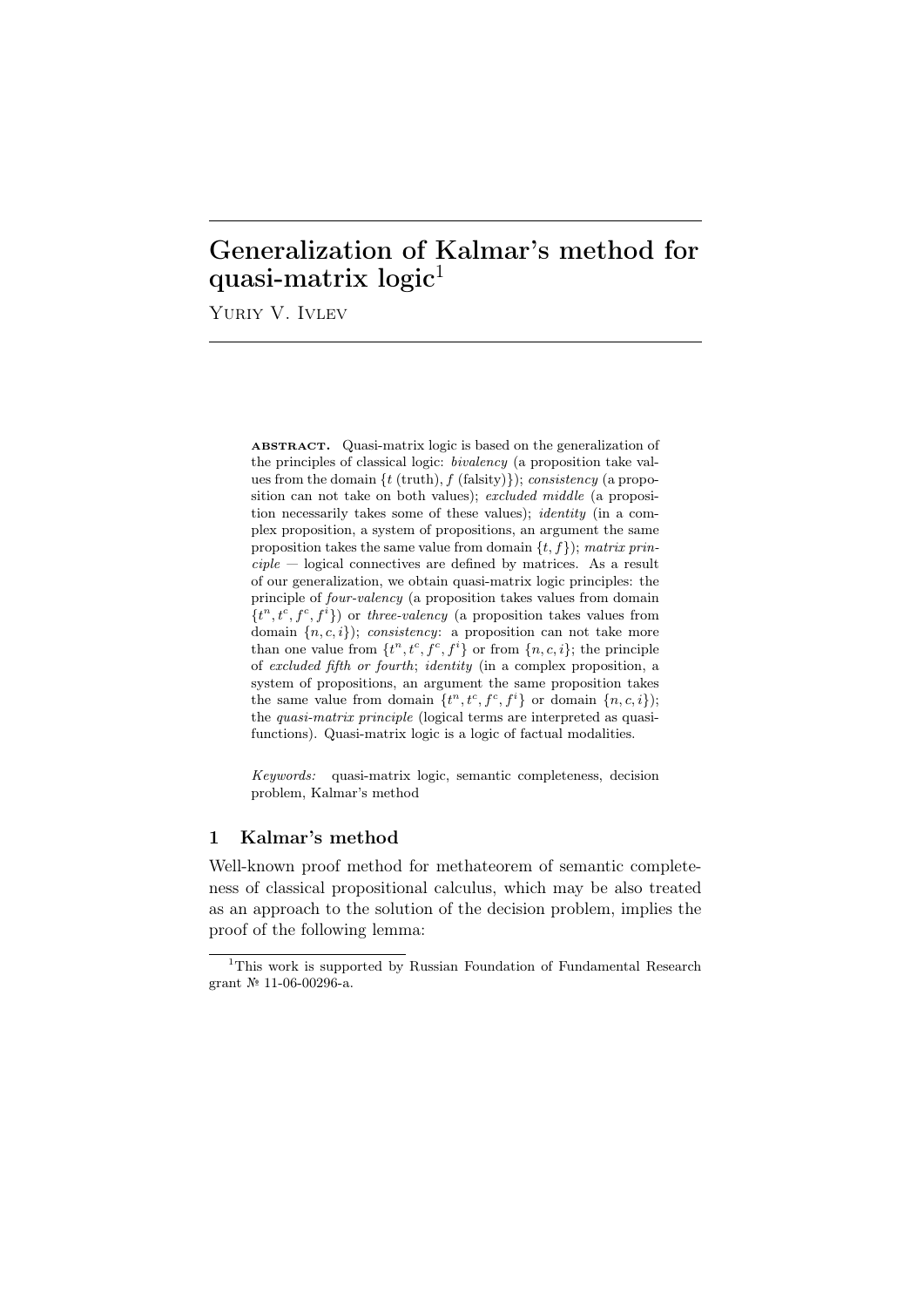LEMMA 1. Assuming that *D* is a formula,  $a_1, \ldots, a_n$  are all different variables, occurring in  $D, b_1, \ldots, b_n$  are truth-values of these variables; let  $A_i$  be  $a_i, \neg a_i$ , depending on whether  $b_i$  takes value  $t$  or  $f$ ; let  $D'$  be  $D$  or  $\neg D$  depending on whether  $D$  takes value  $t$  or  $f$  with truth-values  $b_1, \ldots, b_n$  variables  $a_1, \ldots, a_n$ . Then  $A_1, \ldots, A_n \Rightarrow D'$ .

(*⇒* is here a sign (symbol) for logical entailment, *¬* — for negation,  $t \times f$  — truth and falsity, respectively.)

# 2 Generalization of Kalmar's method for many-valued matrix logic

At the end of the sixties of the 20-th century I was able to generalize this method for functionally complete many-valued matrix logics. (Probably the generalization of this kind had been done earlier by somebody else, but I have not heard of it up to now.)

Let's illustrate the basic principles underlying the generalization with one of the system of modal logic *Sb<sup>−</sup>* constructed by me.

Logical terms of language: *¬*, *⊃*, *✷*, ♢. ('*⊃*', '*✷*', '♢' — are respectively signs for implication, necessity and possibility)

|  |  |  |  | $\supset \begin{array}{c c c c c c} \hline \end{array} \begin{array}{c c c c} t^n & f^c & f^c & A & \hline \end{array} \begin{array}{c c c} \hline A & A & B \end{array} \begin{array}{c c c} \hline \end{array} \begin{array}{c c c} \end{array} \begin{array}{c c c} \end{array} \begin{array}{c c c} \end{array} \begin{array}{c c c} \end{array} \begin{array}{c c c} \end{array} \begin{array}{c c} \end{array} \begin{array}{c c} \end{array} \begin{array}{c $ |  |
|--|--|--|--|-----------------------------------------------------------------------------------------------------------------------------------------------------------------------------------------------------------------------------------------------------------------------------------------------------------------------------------------------------------------------------------------------------------------------------------------------------------------------|--|
|  |  |  |  |                                                                                                                                                                                                                                                                                                                                                                                                                                                                       |  |
|  |  |  |  |                                                                                                                                                                                                                                                                                                                                                                                                                                                                       |  |
|  |  |  |  |                                                                                                                                                                                                                                                                                                                                                                                                                                                                       |  |
|  |  |  |  | $\begin{tabular}{ c c c c c } \hline $t^n$ & $t^n$ & $t^c$ & $f^i$ & $f^c$ & $t^n$ & $t^n$ & $t^n$ \\ $t^c$ & $t^n$ & $t^c$ & $f^c$ & $t^c$ & $f^c$ & $f^c$ & $t^c$ \\ $f^i$ & $t^n$ & $t^n$ & $t^n$ & $t^n$ & $f^i$ & $f^i$ & $f^i$ \\ $f^c$ & $t^n$ & $t^c$ & $t^c$ & $t^c$ & $f^c$ & $f^c$ & $f^c$ & $t^c$ \\ \hline \end{tabular}$                                                                                                                                |  |

2.1 Semantics Definitions of logical terms

 $t^n, t^c, f^c, f^i$  — are respectively truth-values 'necessary truth', 'contingent truth', 'contingent falsity', 'necessary falsity'. Designated values are  $t^n$  and  $t^c$ .

#### 2.2 Formalisation

The calculus includes schemes of axioms of classical propositional calculus, modus ponens rule of inference and also following schemes of axioms:

 $\Box A \supset A$ ;  $\neg \Box \neg A \supset \Diamond A$ ;  $\Diamond A \supset \neg \Box \neg A$ ;  $\neg \Diamond A \supset \Box(A \supset B)$ ;  $\Box B \supset$ *✷*(*A ⊃ B*); ♢*B ⊃* ♢(*A ⊃ B*); ♢*¬A ⊃* ♢(*A ⊃ B*); ♢(*A ⊃ B*) *⊃*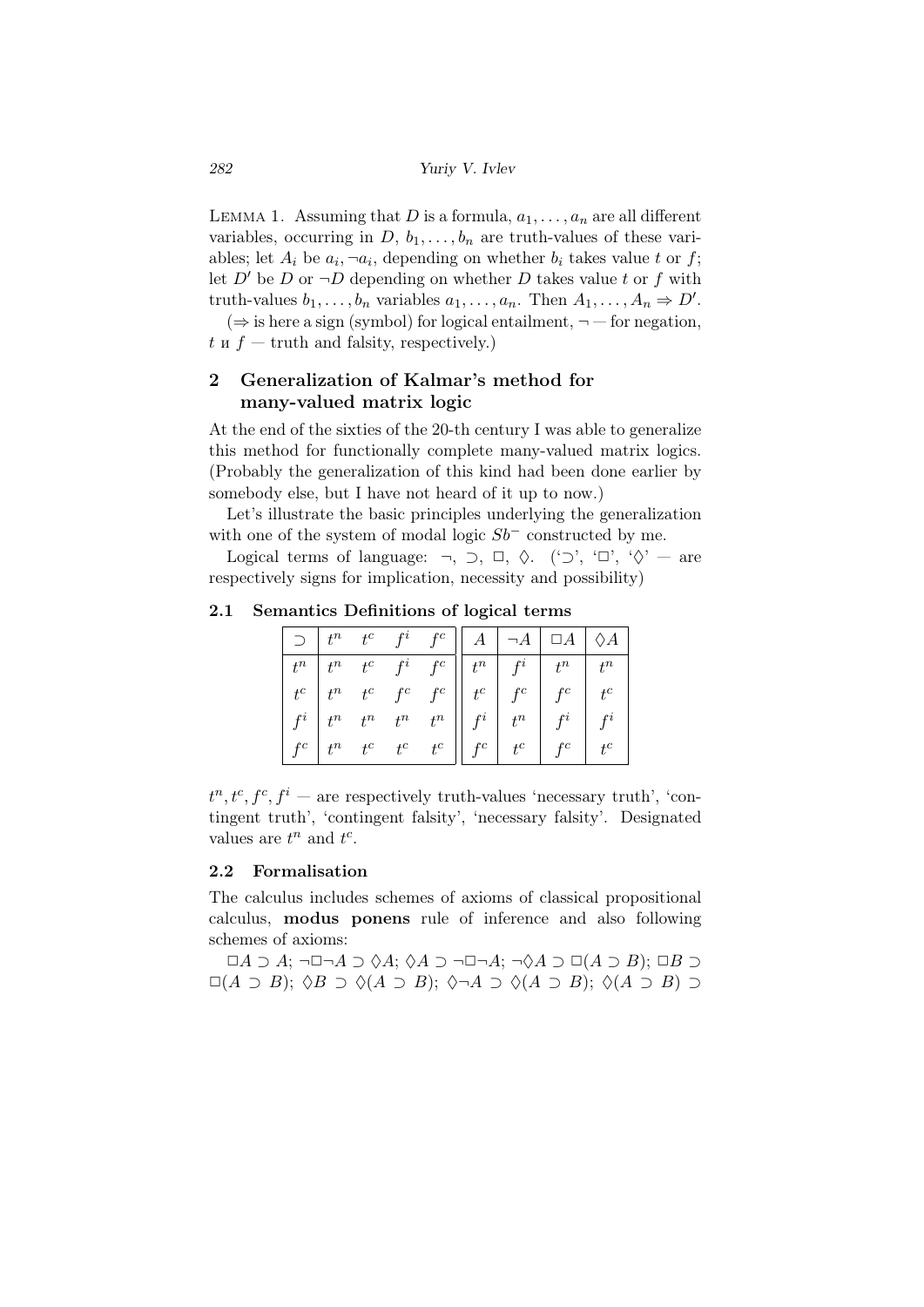$(□A ∋ ∆B);$   $□(A ∋ B) ∋ (♦A ∋ ∪B);$   $□A ⊃ ∪□A;$   $♦□A ⊃ ∆A;$ ♢*A ⊃* ♢*✷A*; *✷A ⊃ ✷*♢*A*; *✷*♢*A ⊃ ✷A*; ♢♢*A ⊃* ♢*A*.

For the proof of meta-theorem of semantic completeness of calculi *Sb*<sup>−</sup> the following lemma is needed.

LEMMA 2. Assuming that  $D$  is a formula,  $a_1, ..., a_n$  are all different variables occurring in  $D, b_1, ..., b_n$  are truth-values of these variables. Let  $A_i$  be  $\Box a_i$ ,  $a_i \& \Diamond \neg a_i$ ,  $\neg a_i \& \Diamond a_i$ ,  $\neg \Diamond a_i$  depending on whether *b*<sub>*i*</sub> is  $t^n, t^c, f^c$  or  $f^i$ . Let *D'* be  $\Box D, D \& \Diamond \neg D, \neg D \& \Diamond D$  or  $\neg \Diamond D$ depending on whether D takes value  $t^n, t^c, f^c$  or  $f^i$  with truth-values  $b_1, ..., b_n$  of the variables  $a_1, ..., a_n$ . Then  $A_1, ..., A_n \Rightarrow D'$ . ( & — is here a sign for conjunction)

Lemma is proved by the use of recurrent mathematical induction.

If formula *D* takes designated value with all possible truthvalues of its variables, then  $D'$  is  $\Box D$  or  $D \& \Diamond \neg D$ . In each case  $A_1, \ldots, A_n \Rightarrow D.$ 

Let us substitute assumption  $\Box a_{i+1}$  with number  $i+1$  from the set of assumptions  $A_1, ..., A_n$  for the set of formulas  $a_{i+1}, \neg \Diamond \neg a_{i+1}$ , assumption  $a_{i+1} \& \Diamond \neg a_{i+1}$  for the set of formulas  $\Diamond \neg a_{i+1}, a_{i+1}$ , assumption  $\neg a_{i+1} \& \Diamond a_{i+1}$  for the set of formulas  $\neg a_{i+1}, \Diamond a_{i+1}$ , assumption  $\neg \Diamond a_{i+1}$  for the set of formulas  $\neg a_{i+1}, \neg \Diamond a_{i+1}$ . Then all assumptions with number  $i + 1$  may be eliminated.

#### 2.3 Illustration

- 1.  $A_1, ..., A_i, a_{i+1}, \neg \Diamond \neg a_{i+1} \Rightarrow D$ ,
- 2.  $A_1, ..., A_i, a_{i+1}, \Diamond \neg a_{i+1} \Rightarrow D$ ,
- 3.  $A_1, ..., A_i, \neg a_{i+1}, \Diamond a_{i+1} \Rightarrow D$ ,
- 4.  $A_1, ..., A_i, \neg a_{i+1}, \neg \Diamond a_{i+1} \Rightarrow D$ ,
- 5.  $A_1, ..., A_i, a_{i+1} \Rightarrow D$  from 1, 2,
- 6.  $A_1, ..., A_i, \neg a_{i+1} \Rightarrow D \text{from } 3, 4,$
- 7.  $A_1, ..., A_i \Rightarrow D$  from 5, 6.

In my doctoral thesis I brought forward 30 problems calling for solution. Later these ideas were published in monograph [8, p. 208–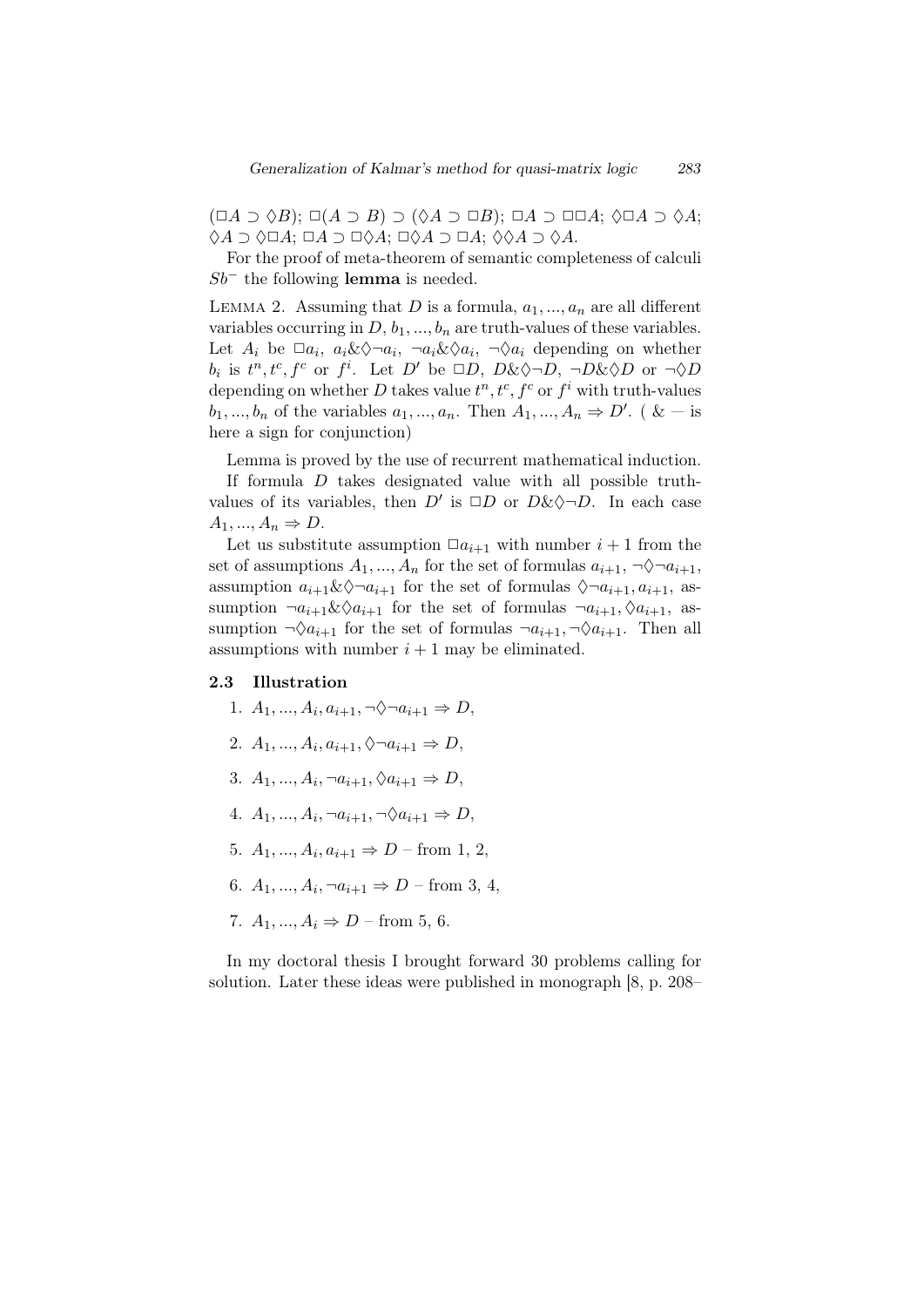217]. Many of these problems have been solved by now. The solutions were published in 13 PhD theses and publications. Some of the problems have not been solved yet. One of these problems (problem number 9) may be formulated as follows: *if logic is functionally complete, then for any propositional variable a and any truth value i there is a formula fi*(*a*) *containing only this variable and taking some designated value if and only if a takes value i; suppose*  $a_1, a_2, \ldots, a_n$  *are all different variables occurring in D; suppose*  $b_1, b_2, \ldots, b_n$  *are the truth-values of these variables; suppose*  $A_s$  *is f*<sub>k</sub> $(a_s)$ *, if b<sub>s</sub> is k; suppose D*<sup>*'*</sup> *is f<sub>r</sub>*(*D*) *(f<sub>r</sub>*(*D*) *is a formula formed on the basis of D and taking designated value with truth-values b*<sub>1</sub>*, b*<sub>2</sub>*, ..., b<sub>n</sub> of the variables*  $a_1, a_2, ..., a_n$ *). Then*  $A_1, A_2, ..., A_n \Rightarrow D$ .

For example, 1,  $\frac{1}{2}$ , 0 are the truth-values of three-valued modal logic of Lukasiewicz;  $f_1(a)$  is  $\Box a$ ,  $f_{\frac{1}{2}}(a)$  is  $\Diamond a \& \Diamond \neg a$ ,  $f_0(a)$  is  $\neg \Diamond a$ ; if formula takes value 1 with some truth-values of its variables, then  $f_r(D)$  is  $\Box D$ , etc.; assumptions may be eliminated like it was stated for *Sb−*.

*The ninth problem is the problem of finding the proof for metatheorem of semantic completeness of all known finite-valued matrix logics and finding sets of axioms for all logics of this kind stated semantically.*

*The seventeenth problem is the problem of generalization of this method for the proof of semantic completeness (and solution of the decision problem) of propositional quasi-matrix logics.* This problem has not been solved for a long time. The solution is brought off in this article.

## 3 Quasi-matrix logic

Quasi-matrix is a set  $(Q, G, qf_1, ..., qf_s)$ , where *Q* and *G* are nonempty sets such that  $Q \subseteq G$ ;  $qf_1, ..., qf_s$  are quasi-functions.

If a function is a correspondence in virtue of which an object from some (functional) domain is related with certain object (from the range of the function) then a quasi-function is a correspondence in virtue of which an object from a certain subset of some set is related with some object from a certain subset of some or another set (from the range of the quasi-function).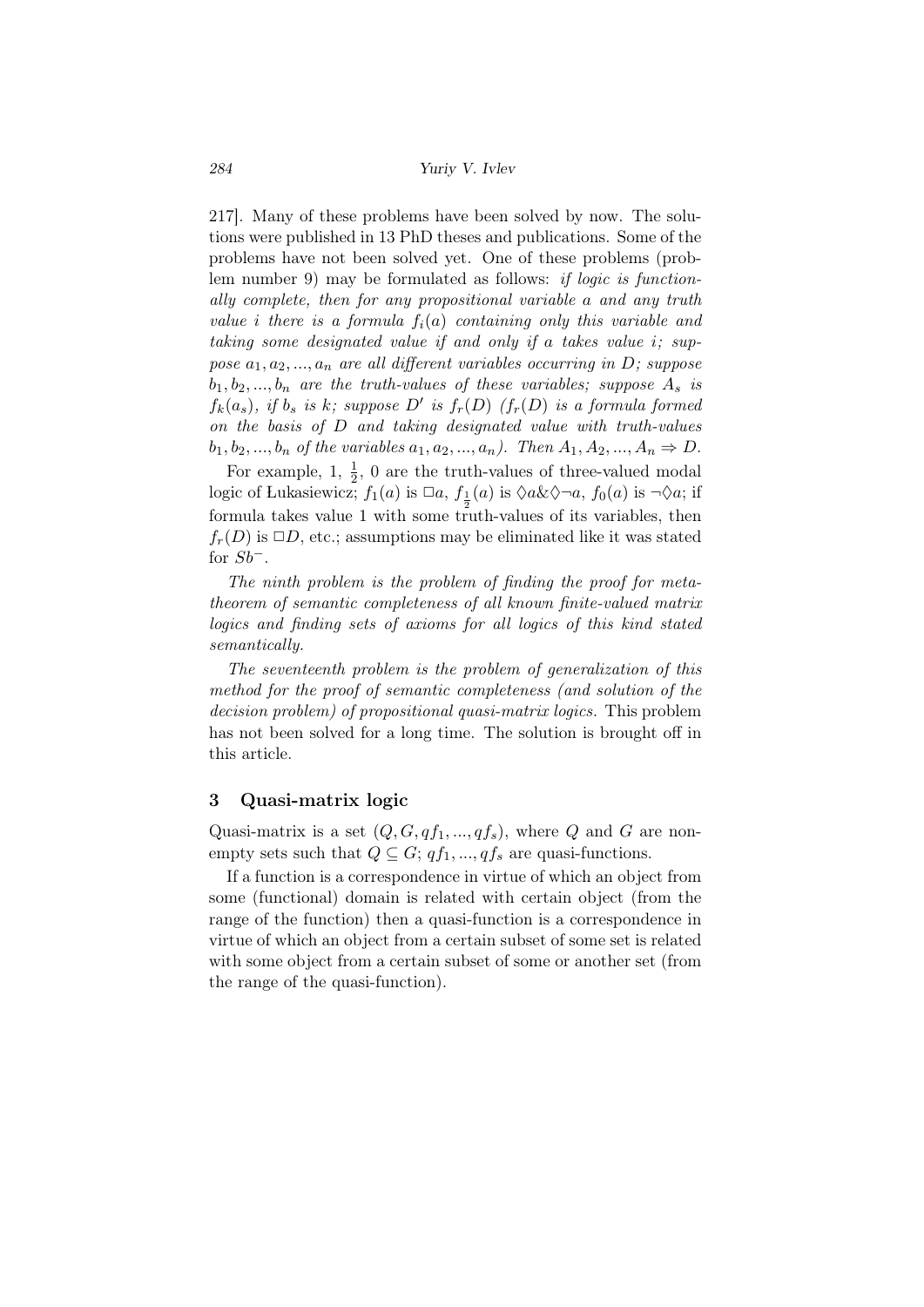### 3.1 Examples

Function: *{*(*a, d*)*,*(*b, k*)*,*(*c, k*)*}*.

- Quasi-function:  $\{(a, d) \veeeq_2(a, k), (c, m)\} = \{\{(a, d), (c, m)\} \veeeq_2\{(a, k), (b, m)\}$ (*c, m*)*}}*,
- Quasi-function:  $\{\mathcal{Y}_4((a, k), (a, n), (c, k), (c, n)), (d, r) = \mathcal{Y}_4[\{(a, k),$  $(d, r)$ ,  $\{(a, n), (d, r)\}$ ,  $\{(c, k), (d, r)\}$ ,  $\{(c, n), (d, r)\}$ ,

 $\vee_2$  and  $\vee_4$  are two- and four-place (respectively ) metalinguistic exclusive disjunctions. Let us assume that disjunction may be degenerative, i. e. in this particular case quasi-function is just a function. Then a matrix is a particular case of quasi-matrix.

In the general case an object of application of a quasi-function, as well as truth-value of a quasi-function, are indefinite. Only subrange of the range of quasi-function, which includes this object, and sub-range of the range of values of a quasi-function, which contains a value of a quasi-function, are defined.

Such vagueness may be of a cognitive nature. It takes place, when the above-mentioned correspondence or relation is objectively functional, but this is not known to the researcher. For example, there are three probable variants of translation of a certain word in a dictionary, but the translator doesn't know, which of these three readings is the most appropriate in the present case (context). Such situations also appear in systems of automatic translation.

Another cause of indetermination is that reality may be indeterminate itself. For example, for planning of a production we have to take into account the following reasons. Suppose that we know the limits of alteration of a quantity of raw stuff, which will be factored next year. But it s impossible to figure out any rigid link between definite quantity of a factored raw stuff and a quantity of output, even if we knew a quantity of man-power, equipment etc.

For the first time some particular examples of quasi-functions were represented by H. Reichenbach (1932, 1935, 1936), Z. Zavarski (1936), F. Gonseth (1938, 1941), N. Rescher (1962, 1964, 1965, 1969). Rescher considers a material implication and defines it as follows: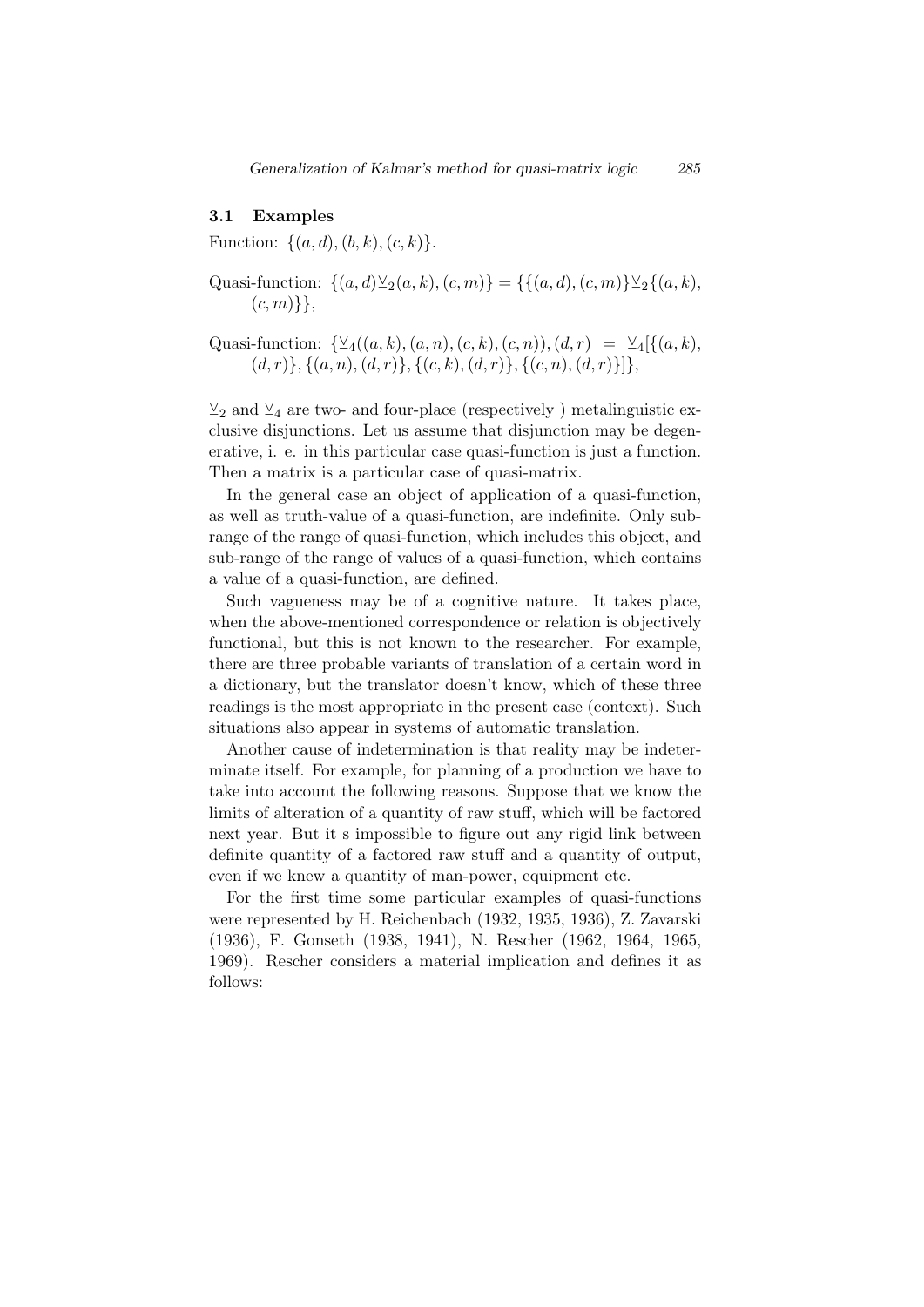*286 Yuriy V. Ivlev*

|    |                  | К  |
|----|------------------|----|
| t. | t.               | t. |
| t. |                  |    |
|    | (t, f)           | t. |
|    | $\overline{t}$ . |    |

 $(t, f)$  is not a determinate truth-values. This bracketed entry  $(t, f)$ means that either one of these two truth-values may occur in the various particular cases. Hence, depending on specific sense of propositions, the whole implication may be either true or false. Other logical terms are formulated in a usual way.

It is obvious that not all tautologies of a classical propositional logic of the form  $A \supset B$  take the truth-value '*t*' under any given assignment of truth-values to elementary propositions.

Rescher formulates the conception of quasi-tautology. He adopts  $t$  and  $(t, f)$  in his quasi-functional system  $Q$  as designated truthvalues. Then quasi-tautology is a formula which invariably does or can take either of this designated truth-values for every assignment of truth-values to its propositional variables. But if we bring to a logical end Rescher's reasoning we also have to treat as a quasitautology propositional variable *p*.

Then Rescher 'corrects' definitions of Lukasiewicz' three-valued logic.

$$
\begin{array}{ccc}\nA & \& & B \\
\frac{1}{2} & (\frac{1}{2}, 0) & \frac{1}{2}\n\end{array}
$$

Independently of the above-mentioned and some other authors I came to the same considerations at the end of the sixties / beginning of the seventies. My ideas were concerned with the way of modal logic development. Though by that time a lot of different 'logical systems' had been constructed, it wasn't clear, what kind of modal operators and notions (either factual or logical necessity, possibility etc.) were defined by these systems. It made the application of modal systems to the natural reasoning analysis very difficult. This condition of modal logic seemed to me unsatisfactory and inadequate. On purpose to overcome these difficulties I distinguished two different branches of modal logical investigations: proper logic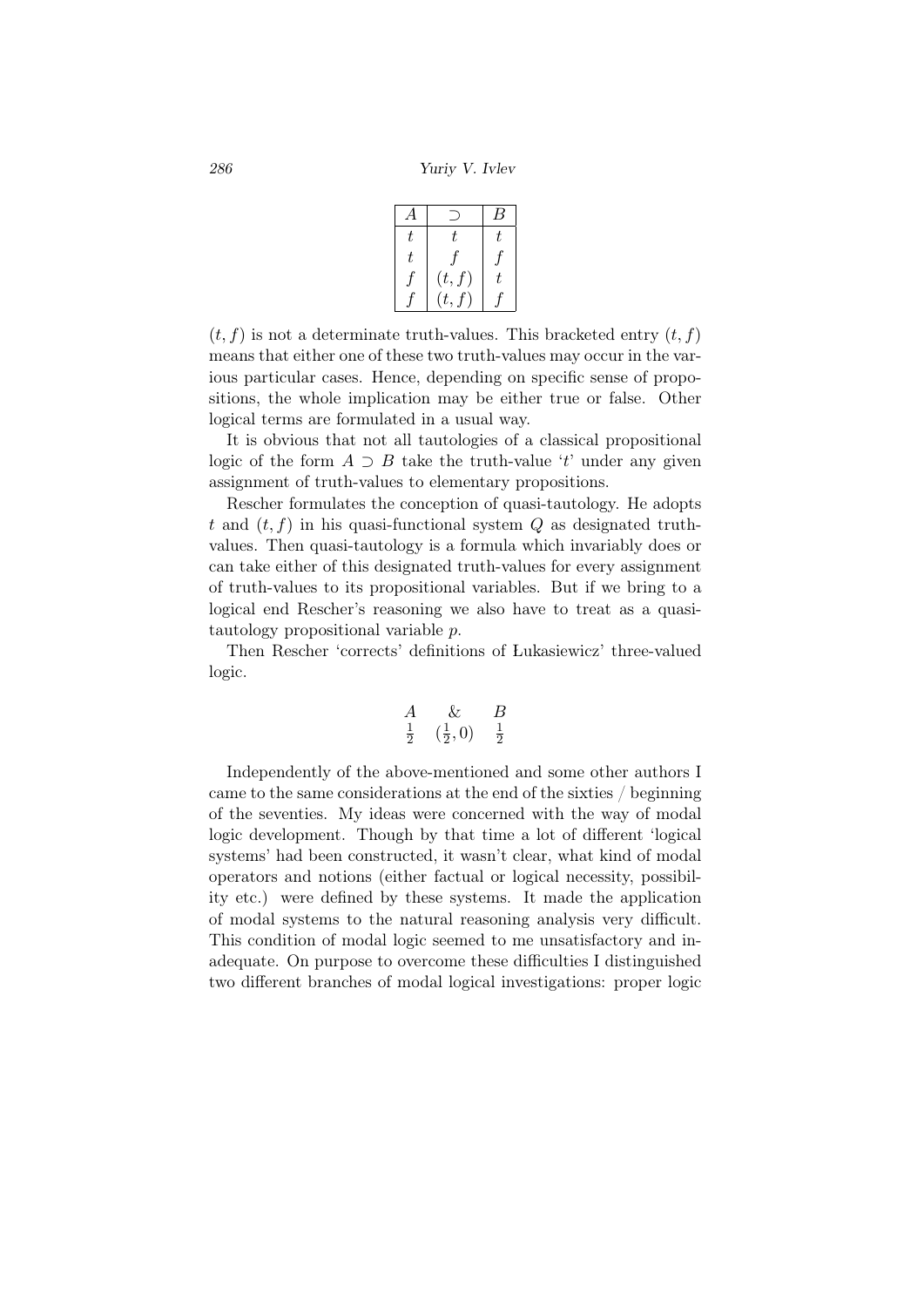(or logic itself) and an imitation of logic. Proper logic deals with the forms of thoughts. H. Curry called this kind of logic a philosophical one. Imitation of logic is a certain (formal) system, e. g. algebraic system, which in some respect resembles philosophical logic (usually with respect to some technical symbols and signs) [15].

In the following explanations I am treating modern logic as a philosophical logic in the sense of Curry.

In logic, as well as in each other science, it's possible to distinguish empirical and theoretical levels of development. An essential feature of a theory is its ability to explain phenomena. As I think, my approach to the analysis of logical modalities, elaborated by N. Arkhiereev, possesses this ability. Theory of factual modalities, which is to be based on quasi-matrix logic, has not been yet completely developed. (Fundamental ideas of theory of logical modalities are represented in  $[1, 2, 6, 7, 13, 14]$ .

I began to work out quasi-matrix logic with constructing the system of minimal modal logic.

# 3.2 Minimal modal logic *Smin*

(Symbols of formalised language:  $\Box$ ,  $\Diamond$ ,  $\neg$ ,  $\Box$ ).

 Lukasiewicz's well-known statement about impossibility of proper definitions of modal operators 'necessary  $(\Box)$  and 'possibly'  $(\Diamond)$  in terms of 'truth' and 'falsity' is valid only if these operators are interpreted as functions.

But if we interpret modal operators as quasi-functions, it becomes possible to define them in above-mentioned terms.

Let's consider formula  $\Box A$ . Assume *A* takes value *f* (falsehood). Then formula  $\Box A$  also takes value *f*, since not-existing state of affairs can not be necessary (both logically and factually). Assume formula *A* takes value *t* (truth). What truth-value takes formula  $\Box A$  in this case? The value is indeterminate. Formula  $\Box A$  takes either value *t*, or value *f*. Let's notify this situation by  $t/f$ .

By the same reasoning, we can conclude that truth-value of the formula  $\Diamond A$  is indeterminate, when formula  $A$  takes value *f*. Definitions of signs of negation and implication are usual. Designated truth-value is *t*.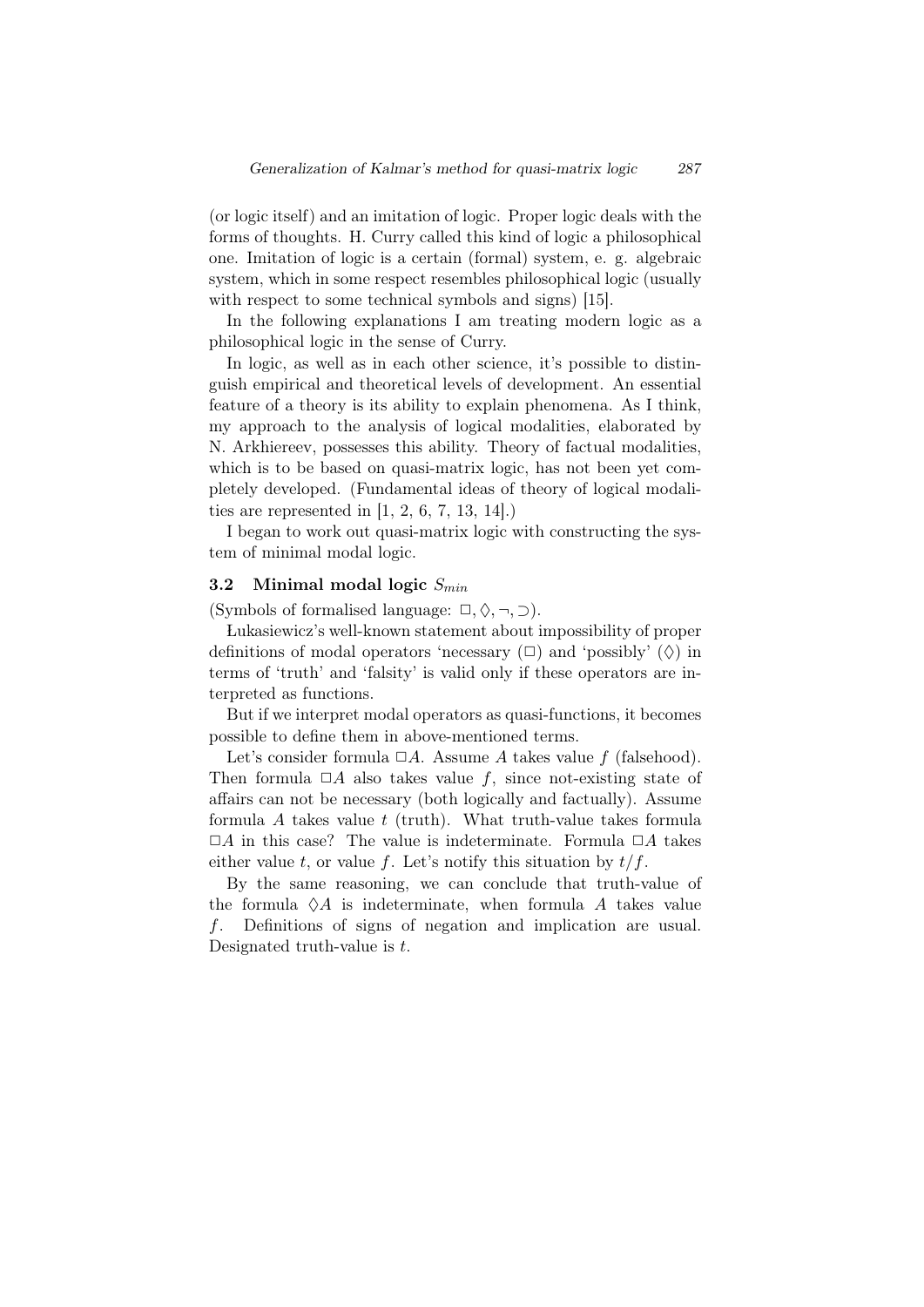| Classical propositional logic prin-<br>ciples                                                                                                                                                                                                                                     | of quasi-matrix<br>Principles<br>logic $S_{min}$                                                                                                                                                                                                                              |
|-----------------------------------------------------------------------------------------------------------------------------------------------------------------------------------------------------------------------------------------------------------------------------------|-------------------------------------------------------------------------------------------------------------------------------------------------------------------------------------------------------------------------------------------------------------------------------|
| $(1)$ the principle of bivalency (propo-<br>sitions take values from the domain<br>$\{t \text{ (truth)}, f \text{ (falsity)}\}\$                                                                                                                                                  | the principle of bivalency                                                                                                                                                                                                                                                    |
| $(2)$ the principle of consistency<br>(a)<br>proposition can not have both the val-<br>ues)                                                                                                                                                                                       | the principle of consistency                                                                                                                                                                                                                                                  |
| $(3)$ the principle of excluded middle<br>(a proposition necessarily has some of<br>these values)                                                                                                                                                                                 | the principle of excluded middle                                                                                                                                                                                                                                              |
| $(4)$ the principle of identity (in a com-<br>plex proposition, a system of proposi-<br>tions, an argument one and the same<br>proposition has one and the same value<br>from the domain $\{t, f\}$                                                                               | the principle of identity                                                                                                                                                                                                                                                     |
| $(5)$ the principle of specifying the truth<br>value of a complex proposition by truth<br>values of elementary propositions con-<br>stituting it (in classical logic this prin-<br>ciple acts as a matrix principle $-\log$<br>cal connectives are interpreted as func-<br>tions) | the principle of specifying the<br>truth value of a complex propo-<br>sition by truth values of elemen-<br>tary propositions constituting it<br>(in $S_{min}$ this principle acts as<br>a quasi-matrix principle — logi-<br>cal terms are interpreted as quasi-<br>functions) |

Principles of classical propositional logic and logic *Smin*

 $S_{min}$  — formalism which is adequate to the system constructed semantically. *Smin*-calculus is an extension of a classical propositional calculus with added new axiom schemes:  $\Box A \supset A$ ,  $A \supset \Diamond A$ .

*Smin*-calculus is weaker than basic modal logic of Lukasiewicz, since the formula  $\Box A \equiv \neg \Diamond \neg A$  is not provable there.

For the proof of semantic completeness meta-theorem of *Smin*calculus, we define alternative interpretation as follows.

Alternative interpretation is a function  $|| \cdot ||$  such as to: If *P* is – propositional variable then  $||P|| \in \{t, f\}.$ 

If  $||A||$  and  $||B||$  are defined, then  $||\neg A|| = t \Leftrightarrow ||A|| = f$ ;  $||A \supset$  $B|| = f \Leftrightarrow ||A|| = f$  or  $||B|| = t$ ;  $||A|| = f \Rightarrow ||\Box A|| = f$ ;  $||A|| =$ *t*  $\Rightarrow$  ||□A|| ∈ {*t, f*}; ||A|| = *t*  $\Rightarrow$  ||◇A|| = *t*; ||A|| = *f*  $\Rightarrow$  ||◇A|| ∈  $\{t, f\}$ . ( $\Leftrightarrow$  and  $\Rightarrow$  are here abbreviations for expression 'if and only if' ('iff') and 'if..., then...' respectively.)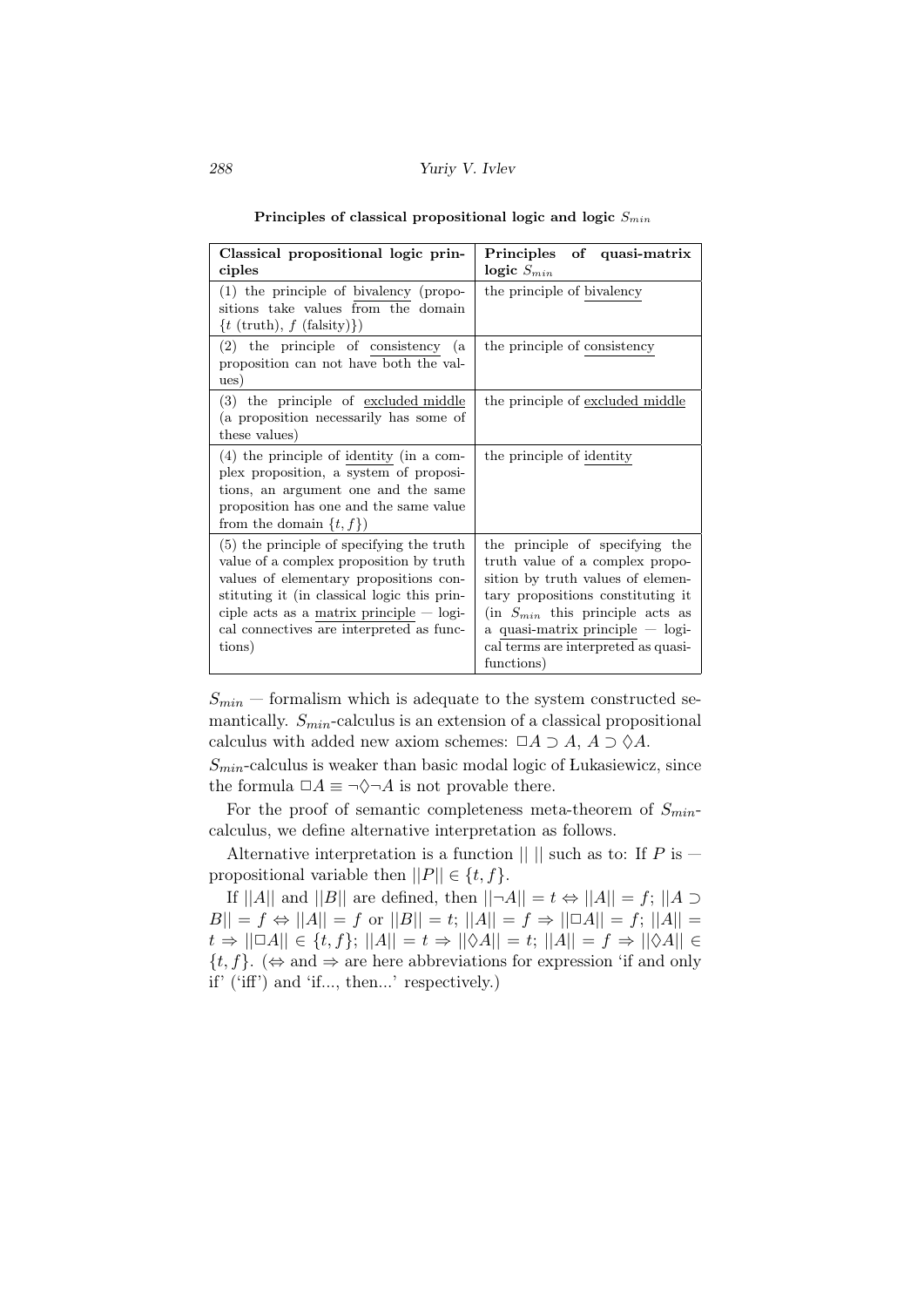Formula is satisfiable iff it takes the value 'true' in some alternative interpretation. Formula is valid iff it is true under each alternative interpretation.

## 3.3 Four-valued quasi-matrix logical systems

Truth-values  $t^n, t^c, f^c, f^i$  are interpreted as follows: proposition taking values  $t^n$  describes a state of affairs which takes place in reality and which is strictly determined by certain circumstances; proposition taking values *t <sup>c</sup>* describes a state of affairs which takes place in reality and which is not strictly determined by either circumstances; proposition taking values *f <sup>c</sup>* describes a state of affairs which doesn't exist in reality and the absence of which is not strictly determined by either circumstances; proposition taking values  $f^i$  describes a state of affairs which doesn't exist in reality and which absence is strictly determined by certain circumstances.

Four-valued quasi-matrix logic based on the following generalization of classical logic principles.

| Classical logic principles                    | Quasi-matrix logic principles       |  |  |  |  |  |
|-----------------------------------------------|-------------------------------------|--|--|--|--|--|
| $(1)$ the principle of bivalency (propo-      | the principle of four-valency       |  |  |  |  |  |
| sitions take values from the domain           | (propositions take values from      |  |  |  |  |  |
| $\{t \text{ (truth)}, f \text{ (falsity)}\}\$ | the domain $\{t^n, t^c, f^c, f^i\}$ |  |  |  |  |  |
| $(2)$ the principle of consistency<br>(a      | consistency: can not<br>have        |  |  |  |  |  |
| proposition can not have both the val-        | more than one value<br>from         |  |  |  |  |  |
| ues)                                          | $\{t^n, t^c, f^c, f^i\}$            |  |  |  |  |  |
| (3) the principle of excluded middle          | the principle of excluded fifth     |  |  |  |  |  |
| (a proposition necessarily has some of        |                                     |  |  |  |  |  |
| these values)                                 |                                     |  |  |  |  |  |
| $(4)$ the principle of identity (in a com-    | identity from<br>the<br>domain      |  |  |  |  |  |
| plex proposition, a system of proposi-        | $\{t^n, t^c, f^c, f^i\}$            |  |  |  |  |  |
| tions, an argument one and the same           |                                     |  |  |  |  |  |
| proposition has one and the same value        |                                     |  |  |  |  |  |
| from the domain $\{t, f\}$                    |                                     |  |  |  |  |  |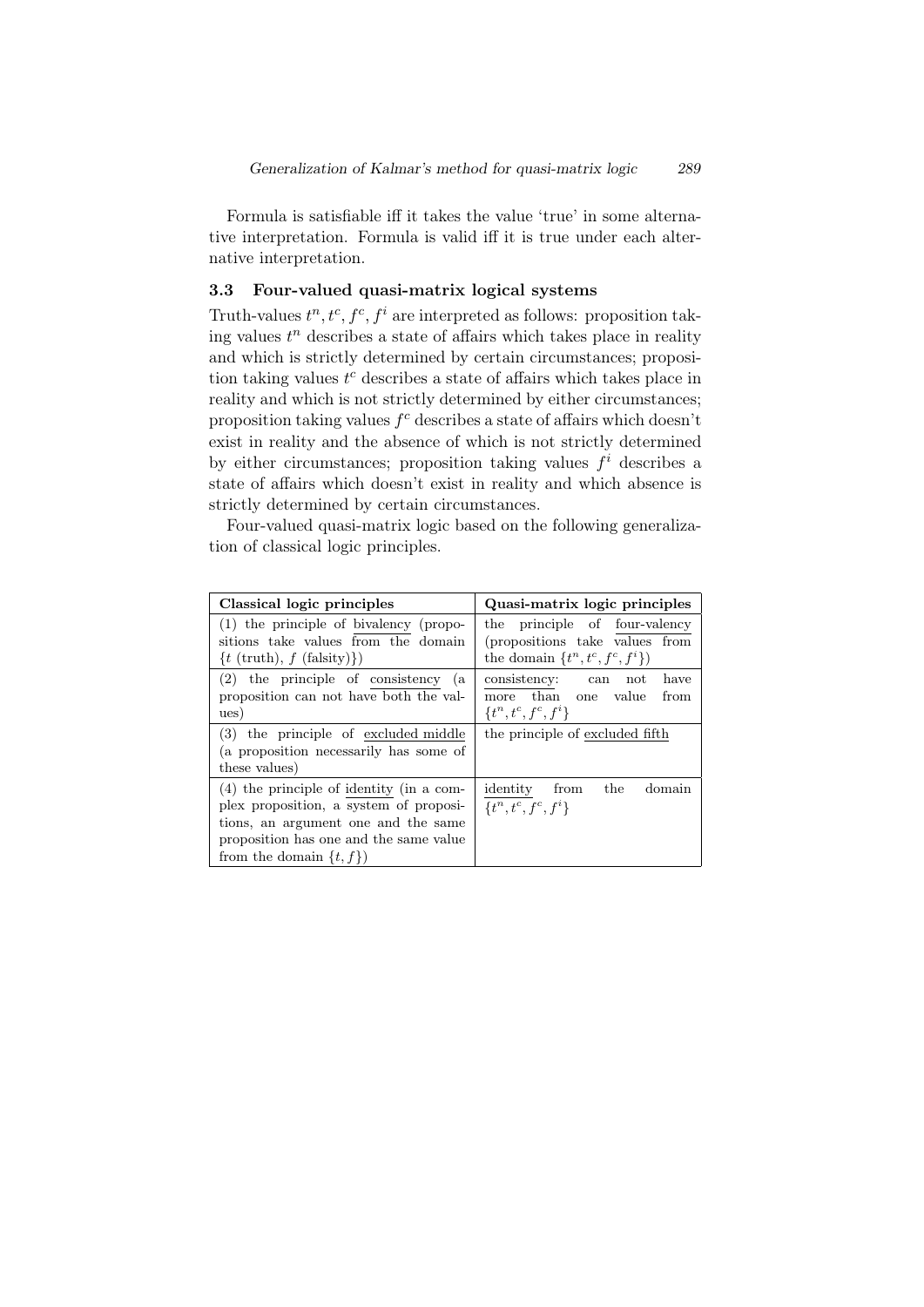*290 Yuriy V. Ivlev*

| (5) the principle of specifying the truth | the quasi-matrix principle (logi-   |
|-------------------------------------------|-------------------------------------|
| value of a complex proposition by truth   | cal terms are interpreted as quasi- |
| values of elementary propositions con-    | functions)                          |
| stituting it (in propositional logic this |                                     |
| principle acts as a matrix principle $-$  |                                     |
| logical connectives are defined by ma-    |                                     |
| trices, in predicate logic it shows up in |                                     |
| the interpretation of logical terms and   |                                     |
| predicates as truth functions).           |                                     |

Logical terms are the same as those in the  $S_{min}$ -system.

| А            |                  | ີ          |  |                  |         | c            |                |                |                | e              |                |
|--------------|------------------|------------|--|------------------|---------|--------------|----------------|----------------|----------------|----------------|----------------|
|              | A                | $\sqcup A$ |  | $\sqcup A$       | A       | $\sqcup A$   | А              | $\sqcup A$     | A              | $\Box A$       | Ά              |
| $\mathbf{r}$ | $^{\circ}$       |            |  | $+^n$            | $^{4n}$ | $^{4n}$      | $^{4n}$        | $_{4}c$        | $_{\rm +C}$    | $_{\pm c}$     | $_{4}c$        |
| $_{1}c$      | $_{\mathcal{C}}$ |            |  | $_{\mathcal{C}}$ | $_{1}c$ | $\mathbf{r}$ | $\mathbf{r}$   | $\overline{C}$ | $\overline{c}$ | P <sub>2</sub> | $\overline{r}$ |
| $r_{l}$      | $\mathbf{I}^n$   |            |  | $f^i$            | $r_{l}$ | $r_{l}$      | $r_{l}$        | £С             | £С             | £С             | £С             |
| £С           | $_{1}c$          |            |  | £С               | $+^c$   | $r_{i}$      | $\mathbf{I}^n$ | £С             | $_{1}c$        | $r_{l}$        | $\mathbf{I}^n$ |

Definitions of logical terms:

|                  |                  |                  | J        |                  | J                |                  | J                |                  |             | J                |                  |              | J |                  |           |
|------------------|------------------|------------------|----------|------------------|------------------|------------------|------------------|------------------|-------------|------------------|------------------|--------------|---|------------------|-----------|
|                  |                  |                  |          | f                |                  |                  | g                |                  | $\mathbf h$ |                  |                  | $\mathbf{i}$ |   |                  |           |
|                  | $\boldsymbol{A}$ |                  | $\neg A$ | $\Box A$         | $\Diamond A$     | $\Box A$         | $\Diamond A$     | $\Box A$         |             | $\Diamond A$     | $\Box A$         |              |   | $\Diamond A$     |           |
|                  | $t^n$            |                  | $f^i$    | $\boldsymbol{t}$ | $\boldsymbol{t}$ | $\boldsymbol{t}$ | $\boldsymbol{t}$ | $t^n$            |             | $t^n$            | $t^c$            |              |   | $t^c$            |           |
|                  | $t^c$            |                  | $f^c$    | $f^i$            | $t^n$            | $f^c$            | $t^c$            | $\boldsymbol{f}$ |             | $\boldsymbol{t}$ | $\boldsymbol{f}$ |              |   | $\boldsymbol{t}$ |           |
|                  | $f^i$            |                  | $t^n$    | f                | f                | f                | f                | $f^i$            |             | $f^i$            | $f^c$            |              |   | $f^c$            |           |
|                  | $f^c$            |                  | $t^c$    | $f^i$            | $t^n$            | $f^c$            | $t^c$            | $\boldsymbol{f}$ |             | $\boldsymbol{t}$ | $\overline{f}$   |              |   | $\boldsymbol{t}$ |           |
|                  |                  |                  |          | В                |                  |                  |                  |                  |             | $\boldsymbol{B}$ |                  |              |   |                  |           |
| $(-)$            |                  | ⊃                | $t^n$    | $t^c$            | $f^i$            | $f^c$            | ( )              | ∍                | $t^n$       |                  | $t^c\,$          | $f^i$        |   |                  | $f^c$     |
|                  |                  | $t^n$            | $t^n$    | $t^c$            | $f^i$            | $f^c$            |                  | $t^n$            | $t^n$       |                  | $t^c$            | $f^i$        |   |                  | $f^c$     |
| $\boldsymbol{A}$ |                  | $t^c$            | $t^n$    | $t^c$            | $f^c$            | $f^c$            | А                | $t^c$            | $t^n$       |                  | $t^n t^c$        | $f^c$        |   |                  | $f^c$     |
|                  |                  | $\overline{f^i}$ | $t^n$    | $t^n$            | $t^n$            | $t^n$            |                  | $\overline{f^i}$ | $t^n$       |                  | $t^n$            | $t^n$        |   |                  | $t^n$     |
|                  |                  | $f^c$            | $t^n$    | $t^c$            | $t^c$            | $t^c$            |                  | $f^c$            | $t^n$       |                  | $t^c$            | $t^c\,$      |   |                  | $t^n t^c$ |
|                  |                  |                  |          |                  |                  |                  | B                |                  |             |                  |                  |              |   |                  |           |
|                  |                  |                  |          | $(+)$            | $\supset$        | $t^n$            | $t^c$            | $f^i$            |             | $f^c$            |                  |              |   |                  |           |
|                  |                  |                  |          |                  | $t^n$            | $t^n$            | $t^c$            | $f^i$            |             | $f^c$            |                  |              |   |                  |           |
|                  |                  |                  |          | $\boldsymbol{A}$ | $t^c$            | $t^n$            | $t^n t^c$        | $f^c$            |             | $f^c$            |                  |              |   |                  |           |
|                  |                  |                  |          |                  | $\overline{f^i}$ | $t^n$            | $t^n$            | $t^n$            |             | $t^n$            |                  |              |   |                  |           |
|                  |                  |                  |          |                  | $f^c$            | $t^n$            | $t^n t^c$        | $t^c$            |             | $t^n t^c$        |                  |              |   |                  |           |

*t* and  $t^n | t^c$  mean «either  $t^n$ , or  $t^c$ ». *f* and  $f^i | f^c$  mean «either  $f^i$ , or  $f^c$ ».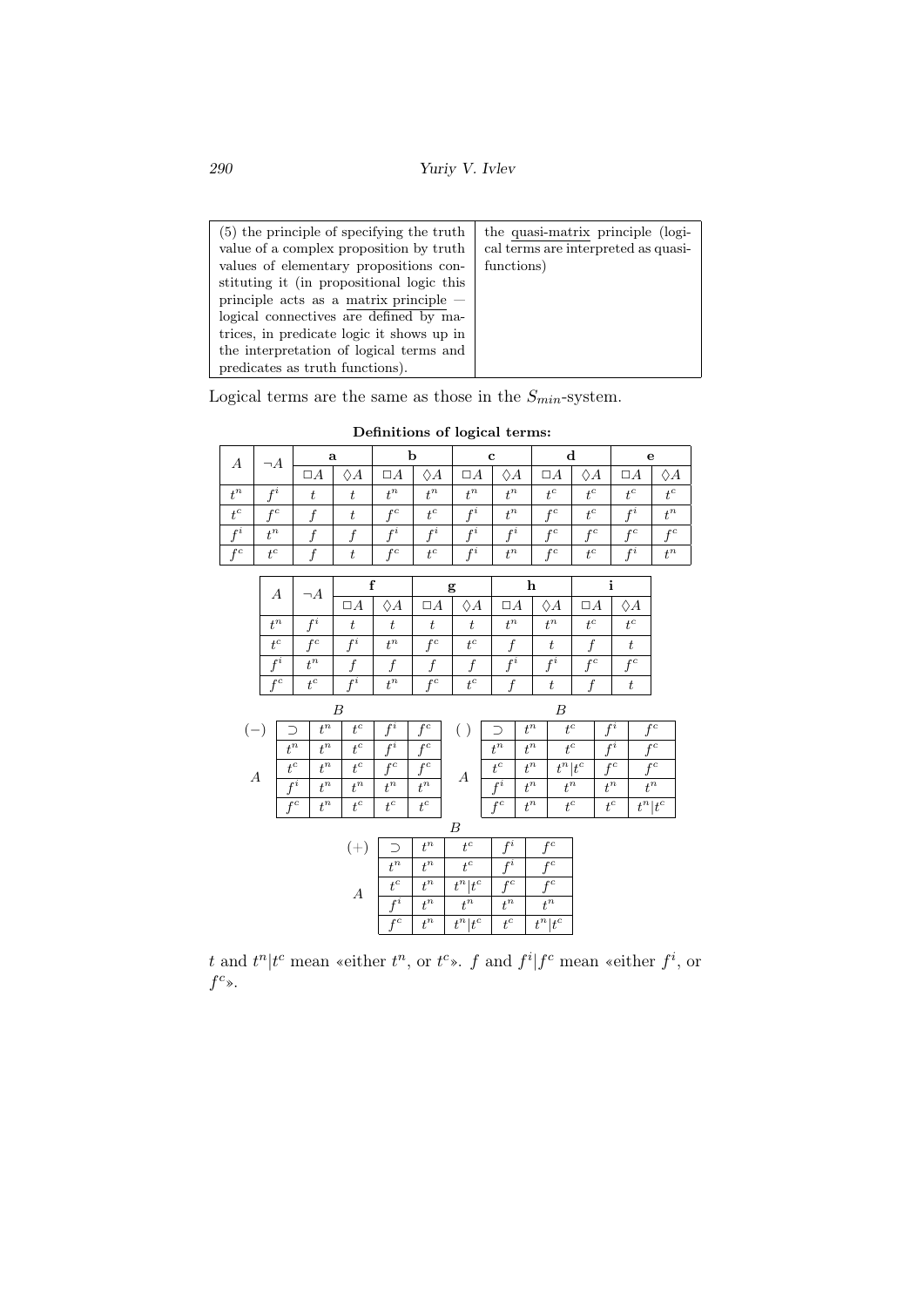Following logical systems have been constructed on the basis of above-stated definitions: *Sa−*, *Sa*, *Sa*+, *Sb−*, *Sb*, *Sb*+, *Sc−*, *Sc*, *Sc*+, *Sd−*, *Sd*, *Sd*+, *Se−*, *Se*, *Se*+, *Sf <sup>−</sup>*, *Sf*, *Sf* <sup>+</sup>, *Sg−*, *Sg*, *Sg*+, *Sh−*, *Sh*, *Sh*+, *Si−*, *Si*, *Si*+. Lower case letters occurring in the name of systems corresponds to the definition of modal terms, signs +*, −* and their absence correspond to the definition of implication.

 $t^n$  and  $t^c$  are distinguished truth-values.

The following considerations underlie the above-stated definitions of logical terms. Let us consider formula  $\Box \Box A$ . If the subformula *A* takes value *t*, then the value of a formula  $\Box A$ , as it has already been settled, is not determined, i. e. situation which is described by *A* takes place in reality but is determined itself either strictly or not. In the first case we have to assign to the formula  $\Box A$  value *t*, in the second one — the value *f*.

I.e. in the first case a proposition *A* is interpreted as being true and (factually) necessary (in our terms it takes value  $t^n$ ). What value in this case takes formula  $\square\square A$ ? If *A* describes a state of affairs which is strictly determined by any circumstances, then these circumstances may in its own turn be either determined or not by some others. That is formula  $\Box A$  also takes value  $t^n$  (or  $t^c$ ) etc.

Such situations occur both in subjective and objective reality.

Different kinds of distinct and fuzzy determination in biology were considered by V.Yu. Ivlev in [5,6].

Semantic-constructed systems are formalized by a number of calculi including as their general part all schemes of axioms of a classical propositional calculus, modus ponens — rule of inference and following schemes of axioms:  $\Box A \supset A$ ;  $\neg \Box \neg A \supset \Diamond A$ ;  $\Diamond A \supset \neg \Box \neg A$ ; *¬*♢*A ⊃ ✷*(*A ⊃ B*); *✷B ⊃ ✷*(*A ⊃ B*); ♢*B ⊃* ♢(*A ⊃ B*); ♢*¬A ⊃* ♢(*A ⊃ B*); ♢(*A ⊃ B*) *⊃* (*✷A ⊃* ♢*B*).

We sign with letter *S* the calculus, which is obtained from classic propositional calculus by means of above-stated eight model schemes of axioms. The calculi corresponding to the semanticconstructed systems may be worked out by addition to *S* of the following schemes of axioms:

*Sa−*: *✷*(*A ⊃ B*) *⊃* (♢*A ⊃ ✷B*).

*Sa*:  $\Box(A \supset B) \supset (\Box A \supset \Box B); \Box(A \supset B) \supset (\Diamond A \supset \Diamond B);$  $\Box(A \supset B) \supset (\Diamond A \supset (\Diamond \neg B \supset (\neg A \supset \neg B))).$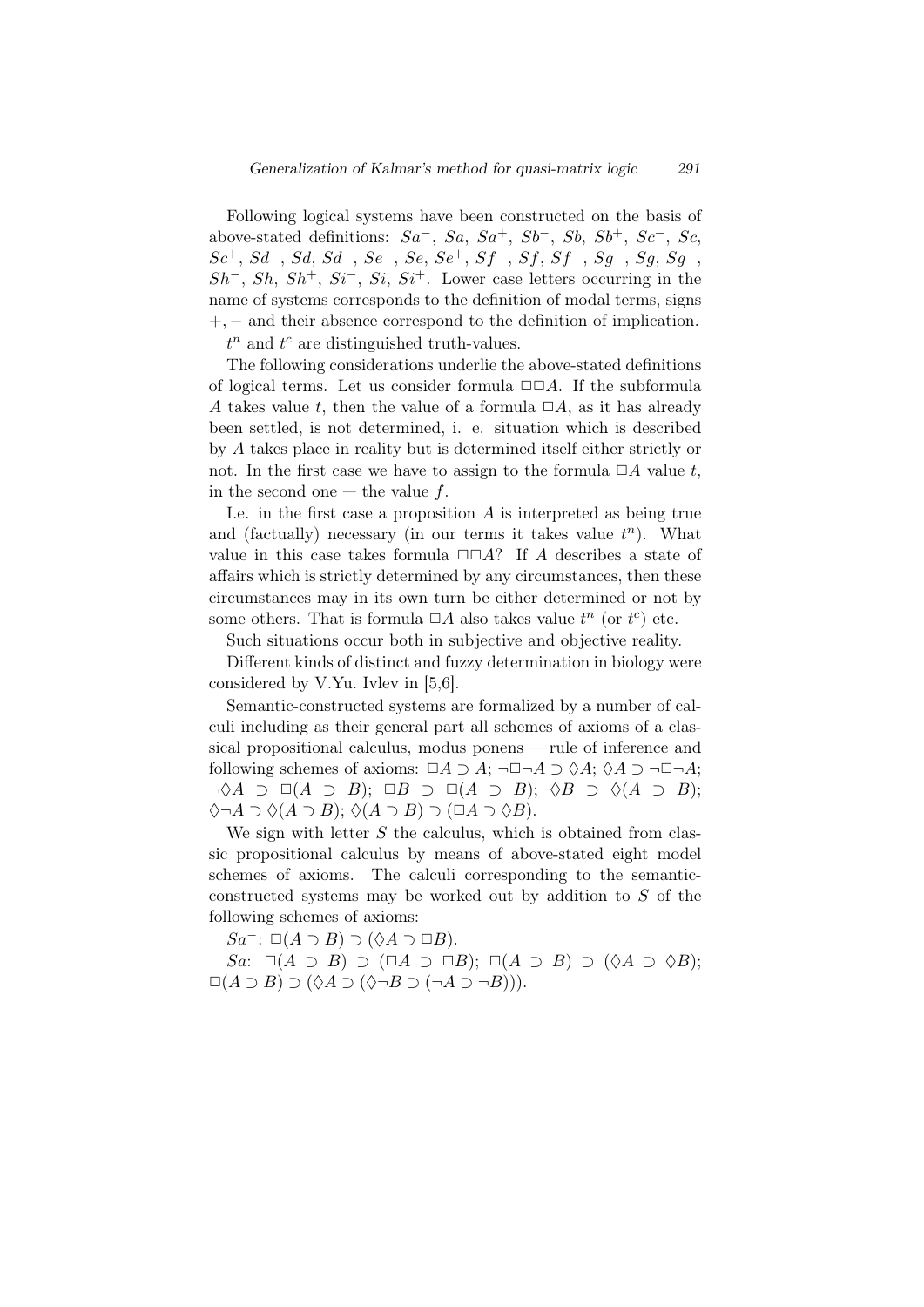*Sa*<sup>+</sup>:  $\Box(A \supset B) \supset (\Box A \supset \Box B); \Box(A \supset B) \supset (\Diamond A \supset \Diamond B).$ 

*Sb−*: *✷*(*A ⊃ B*) *⊃* (♢*A ⊃ ✷B*); *✷A ⊃ ✷✷A*; ♢*✷A ⊃* ♢*A*; ♢*A ⊃* ♢*✷A*; *✷A ⊃ ✷*♢*A*; *✷*♢*A ⊃ ✷A*; ♢♢*A ⊃* ♢*A*.

*Sb*:  $\Box(A \supset B) \supset (\Box A \supset \Box B)$ ;  $\Box(A \supset B) \supset (\Diamond A \supset \Diamond B)$ ;  $\Box(A \supset$ *B*) *⊃* (♢*A ⊃* (♢*¬B ⊃* (*¬A ⊃ ¬B*))); *✷A ⊃ ✷✷A*; ♢*✷A ⊃* ♢*A*; ♢*A ⊃* ♢*✷A*; *✷A ⊃ ✷*♢*A*; *✷*♢*A ⊃ ✷A*; ♢♢*A ⊃* ♢*A*.

*Sb*+: *✷*(*A ⊃ B*) *⊃* (*✷A ⊃ ✷B*); *✷*(*A ⊃ B*) *⊃* (♢*A ⊃* ♢*B*); *✷A ⊃ ✷✷A*; ♢*✷A ⊃* ♢*A*; ♢*A ⊃* ♢*✷A*; *✷A ⊃ ✷*♢*A*; *✷*♢*A ⊃ ✷A*; ♢♢*A ⊃* ♢*A*.

Calculi *Sc−, Sd−, Se−, Sf <sup>−</sup>, Sg−, Sh−, Si<sup>−</sup>* include schemes of  $\Box(A \supset B) \supset (\Diamond A \supset \Box B).$ 

Calculi *Sc, Sd, Se, Sf, Sg, Sh, Si* include schemes of axioms *✷*(*A ⊃ B*) *⊃* (*✷A ⊃ ✷B*); *✷*(*A ⊃ B*) *⊃* (♢*A ⊃* ♢*B*); *✷*(*A ⊃ B*)  $\supset$  ( $\Diamond A \supset$  ( $\Diamond \neg B \supset (\neg A \supset \neg B)$ )).

Calculi  $Sc^+, Sd^+, Se^+, Sf^+, Sg^+, Sh^+, Si^+$  include schemes of axioms  $\square(A \supset B) \supset (\square A \supset \square B)$ ;  $\square(A \supset B) \supset (\lozenge A \supset \lozenge B)$ ;.

Calculi, which have the same lower case letter occurring in the names (e. g. calculi *Sc−, Sc, Sc*+), differ from calculi, which have other lower case letters occurring in the names (e. g. calculi  $Si^-$ ,  $Si$ ,  $Si^+$ ), by sets of schemes of axioms  $\{\Box(A \supset B) \supset (\Diamond A \supset B)$ *✷B*)*}*, *{✷*(*A ⊃ B*) *⊃* (*✷A ⊃ ✷B*); *✷*(*A ⊃ B*) *⊃* (♢*A ⊃* ♢*B*); *✷*(*A ⊃ B*) *⊃* (♢*A ⊃* (♢*¬B ⊃* (*¬A ⊃ ¬B*)))*}*, *{✷*(*A ⊃ B*) *⊃* (*✷A ⊃*  $\Box B$ ;  $\Box(A \supset B) \supset (\Diamond A \supset \Diamond B)$ .

The other additional schemes of axioms of these calculi are the same:

Calculi *Sc−, Sc, Sc*+: *✷A ⊃ ✷✷A*; ♢♢*A ⊃* ♢*A*; ♢*✷A ⊃ ✷A*; ♢*A ⊃ ✷*♢*A*.

Calculi *Sd−, Sd, Sd*+: ♢*A<sup>∗</sup>* , *A<sup>∗</sup>* is modalized formula.

Calculi *Se−, Se, Se*+: ♢♢*A*; ♢*¬✷A*; *¬*♢*A ⊃* ♢*✷A*; *✷A ⊃* ♢*¬*♢*A*; ♢*✷A ⊃* (*A ⊃ ✷A*); ♢*✷A ⊃* (♢*A ⊃ A*); *A ⊃* (♢*¬A ⊃ ✷*♢*A*); *¬A ⊃* (♢*A ⊃ ✷*♢*A*).

Calculi *Sf <sup>−</sup>, Sf, Sf* <sup>+</sup>: ♢*✷A ⊃* (*A ⊃ ✷A*); ♢*✷A ⊃* (♢*A ⊃ A*); *A* ⊃ (♢¬*A* ⊃ □♢*A*); ¬*A* ⊃ (♢*A* ⊃ □♢*A*).

Calculi *Sg−, Sg, Sg*+: *A ⊃* (*¬✷A ⊃* ♢*✷A*); *¬A ⊃* (♢*A ⊃* ♢*✷A*); *✷*♢*A ⊃* (*A ⊃ ✷A*); *✷*♢*A ⊃* (♢*A ⊃ A*).

Calculi *Sh−, Sh, Sh*+: *✷A ⊃ ✷✷A*; ♢*✷A ⊃* ♢*A*; *✷A ⊃ ✷*♢*A*; ♢♢*A ⊃* ♢*A*.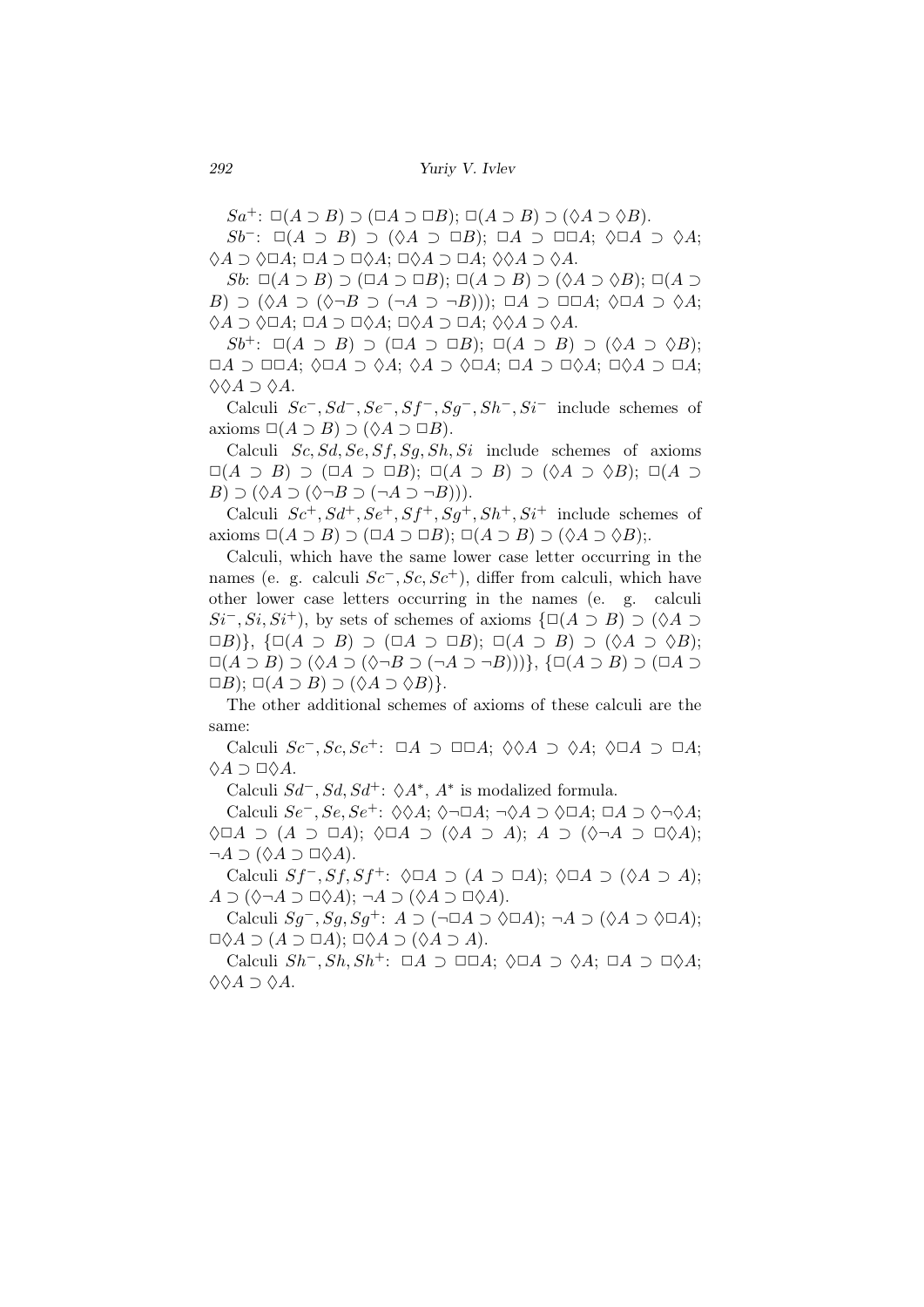Calculi *Si−, Si, Si*+: ♢♢*A*; ♢*¬✷A*; *¬*♢*A ⊃* ♢*✷A*; *✷A ⊃* ♢*¬*♢*A*. We use the rule of substitution of  $\neg\neg A$  with *A* and visa versa.

For the proof of metatheorem of semantic completeness of calculi  $Sb^-$ ,  $Sc^-$ ,  $Sd^-$ ,  $Se^-$  (semantics for these calculi are of matrix sort) the following lemma is proved.

LEMMA 3. Assuming that  $D$  is a formula,  $a_1, ..., a_n$  are all different variables, occurring in  $D, b_1, ..., b_n$  are truth-values of these variables. Let  $A_i$  be  $\Box a_i$ ,  $a_i \& \Diamond \neg a_i$ ,  $\neg \Diamond a_i$ ,  $\neg a_i \& \Diamond a_i$  depending on whether  $b_i$  is  $t^n, t^c, f^i$  or  $f^c$ . Let  $D'$  be  $\Box D, D \& \Diamond \neg D, \neg \Diamond D$  or  $\neg D\&\Diamond D$  depending on whether *D* takes value  $t^n, t^c, f^i$  or  $f^c$  with truth-values  $b_1, ..., b_n$  variables  $a_1, ..., a_n$ . Then  $A_1, ..., A_n \Rightarrow D'$ . is here a sign for entailment.)

Lemma is proved by the use of recurrent mathematical induction.

Semantics for others calculi are quasi-matrix (proper). For the proof of metatheorem of semantic completeness of these calculi the notion of alternative interpretation is used. We have the following definition of alternative interpretation for *Sa*+-system.

Alternative interpretation is a function || || satisfying the following:

If *P* is – propositional variable then  $||P|| \in \{t^n, t^c, f^i, f^c\}.$ 

If  $||A||$  and  $||B||$  are defined, then  $||\neg A|| = t^n \Leftrightarrow ||A|| = f^i;$  $||\neg A|| = t^c \Leftrightarrow ||A|| = f^c$ ;  $||\neg A|| = f^i \Leftrightarrow ||A|| = t^n$ ;  $||\neg A|| = f^c \Leftrightarrow$  $||A|| = t^c;$ 

 $||A \supset B|| = f^c \Leftrightarrow (||A|| = t^n \text{ and } ||B|| = f^c) \text{ or } (||A|| = t^c \text{ and } ||B|| = t^c \text{ and } ||B|| = t^c \text{ and } ||B|| = t^c \text{ and } ||B|| = t^c \text{ and } ||B|| = t^c \text{ and } ||B|| = t^c \text{ and } ||B|| = t^c \text{ and } ||B|| = t^c \text{ and } ||B|| = t^c \text{ and } ||B|| = t^c \text{ and } ||B|| = t^c \text{ and } ||B|| = t^c \text{ and } ||B|| = t^c \text{ and } ||B|| = t^c \text{$  $||B|| = f^i$ ;

 $||A \supset B|| = f^i \Leftrightarrow ||A|| = t^n$  and  $||B|| = f^i$ ;

if either  $(||A|| = t^n$  and  $||B|| = t^c$  or  $(||A|| = f^c$  and  $||B|| = f^i$ ), then  $||A \supset B|| = t^c$ ;

if  $||A|| = f^i$  or  $||B|| = t^n$ , then  $||A \supset B|| = t^n$ ;

if either  $||A|| = ||B|| = t^c$  or  $(||A|| = f^c$  and  $||B|| = t^c$ ), or  $||A|| = ||B|| = f^c$ , then  $||A \supset B|| \in \{t^n, t^c\}$ ;

 $||A|| = t^n \Rightarrow ||\Box A|| \in \{t^n, t^c\};$  if either  $||A|| = t^c$  or  $||A|| = f^c$ , or  $||A|| = f^i$ , then  $||\Box A|| \in \{f^c, f^i\};$ 

 $||A|| = f^i \Rightarrow ||\Diamond A|| \in \{f^c, f^i\};$  if either  $||A|| = t^n$  or  $||A|| = t^c$ , or  $||A|| = f^c$ , then  $||\Diamond A|| \in \{t^n, t^c\}$ .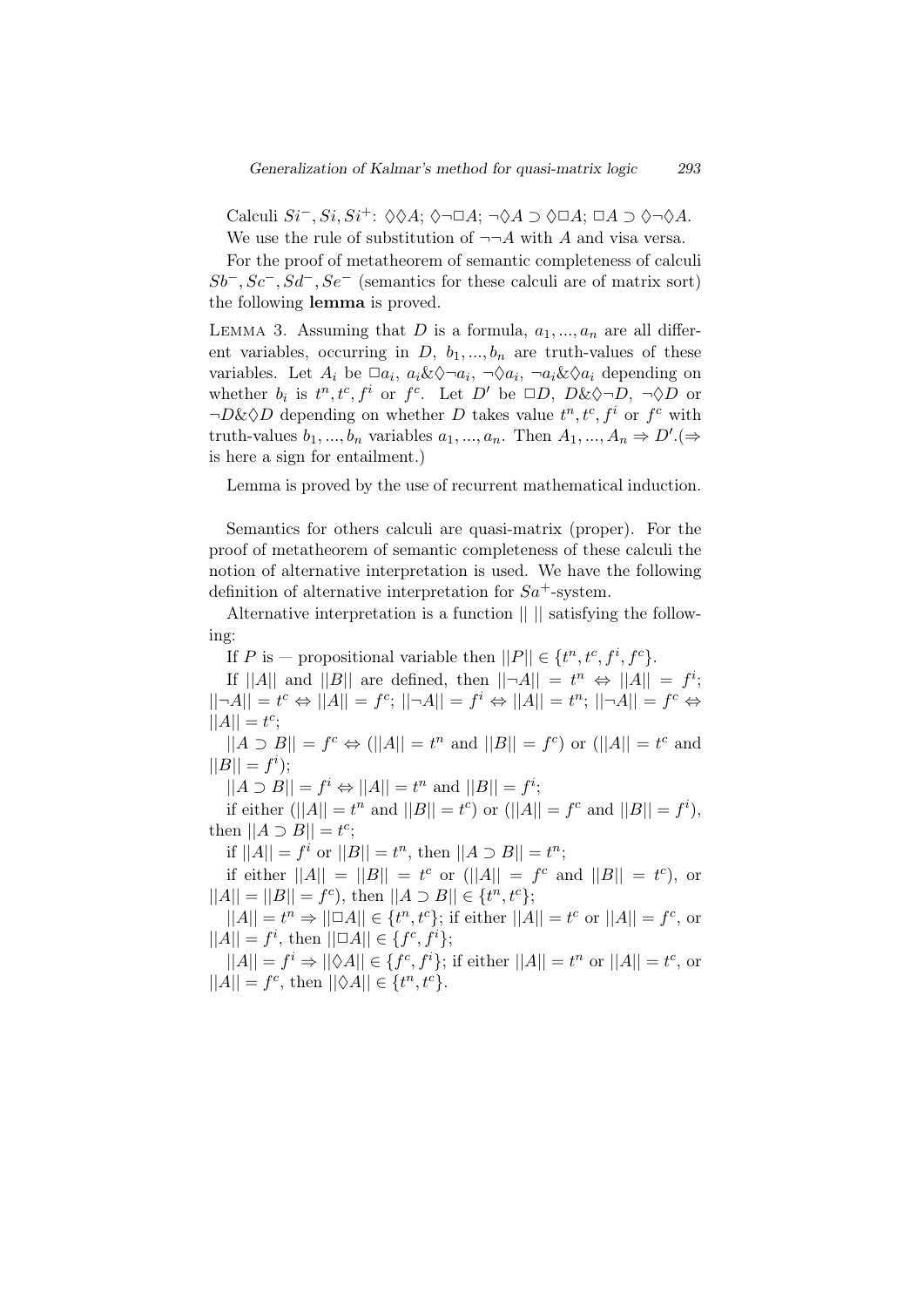$S_r$  — *three-valued quasi-matrix logic.* 

(Symbols of formalised language are the same.)  $n, c, i$  — values of  $S_r$ -system — which are interpreted respectively as 'necessary', 'contingently', 'impossibly'. State of affairs is necessary if and only if (iff) it is distinctly determined by certain circumstances; state of affairs is contingent, iff neither its existence nor its absence is not strictly determined by some circumstances; state of affairs is impossible iff its absence is strictly determined by some circumstances. Actually, here and above the evaluations of state of affairs concern (to) propositions. (To my regret, I couldn't find proper terms for evaluation of propositions.)

 $S_r$ -logic is based on the following generalizations of principles of classic logic.

| Classical logic principles           | Principles of quasi-matrix logic<br>$S_r$                                                                                                                                   |
|--------------------------------------|-----------------------------------------------------------------------------------------------------------------------------------------------------------------------------|
| $(1)$ the principle of bivalency     | the principle of three-valency (propo-<br>sitions take values from the domain<br>$\{n,c,i\}\}$                                                                              |
| $(2)$ the principle of consistency   | consistency: can not have more than<br>one value from $\{n, c, i\}$                                                                                                         |
| (3) the principle of excluded middle | the principle of excluded fourth                                                                                                                                            |
| $(4)$ the principle of identity      | Identity (in a complex proposition, a<br>system of propositions, an argument<br>one and the same proposition has one<br>and the same value from the domain<br>$\{n,c,i\}\}$ |
| $(5)$ the matrix principle           | the quasi-matrix principle (logical<br>terms are interpreted as<br>quasi-<br>functions)                                                                                     |

### Definitions of logical terms:

|                  |         | $\Box A$ | $\Diamond A$ |                  | $\boldsymbol{n}$ | с       |               |
|------------------|---------|----------|--------------|------------------|------------------|---------|---------------|
| $\boldsymbol{n}$ |         | $\it n$  | $\it n$      | $\, n$           | $\, n$           | с       |               |
| с                | с       |          | $\it n$      | $\boldsymbol{c}$ | $\, n \,$        | n c     | $\mathcal{C}$ |
|                  | $\it n$ |          |              |                  | $\, n$           | $\it n$ | $\, n$        |

 $n|c$  is interpreted as 'either *n* or *c*'. *n* is a designated value.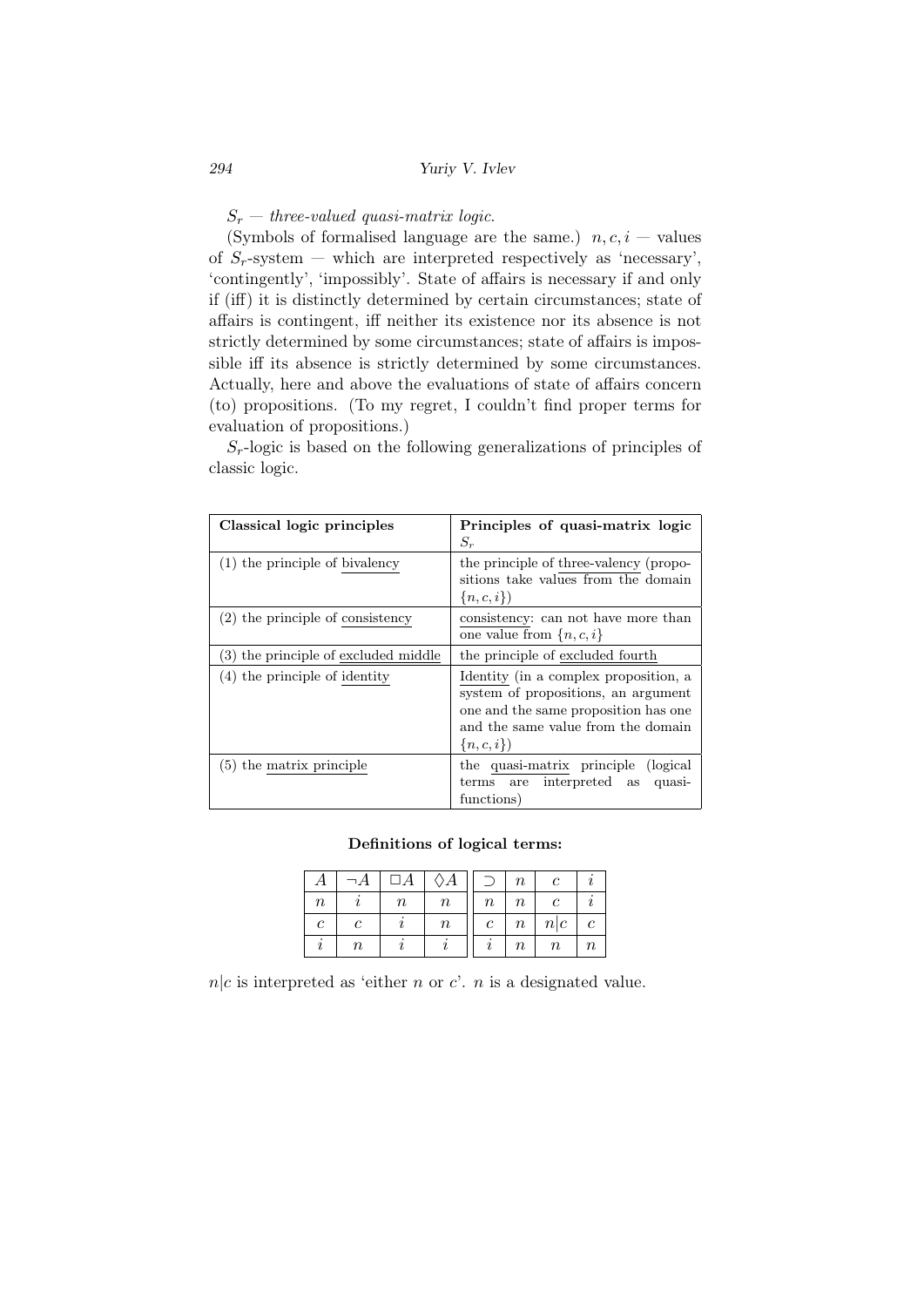Corresponding calculus includes all schemes of axioms of classical propositional calculus (note: in these schemes of axioms metasymbols *A*, *B*, *C* denote modalized formulas; the modalized formula definition: if *A* is a formula of classical propositional calculus, then *✷A* and ♢*A* are modalized formulas; if *B* and *C* are modalized formulas, then  $\Box B$ ,  $\Diamond B$ ,  $\neg B$ ,  $(B \& C)$ ,  $(B \lor C)$ ,  $(B \supset C)$  are modalized formulas; nothing else is a modalized formula.), modus ponens, Godel's rule, all schemes of axioms of  $Sc^+$ -calculus, and besides the following schemes:  $\Box A \supset \Diamond A$ ;  $\neg A \supset \neg \Box A$ ;  $\neg \Diamond A \supset \neg A$ ;  $A \supset \Diamond A$ .

Alternative interpretation is a function || || for which the following helds:

If *P* is propositional variable then  $||P|| \in \{n, c, i\}$ .

If  $||A||$  and  $||B||$  are defined, then  $||\neg A|| = n \Leftrightarrow ||A|| = i$ ;  $||\neg A|| =$  $c \Leftrightarrow ||A|| = c$ ;  $||\neg A|| = i \Leftrightarrow ||A|| = n$ ;

if either  $||A|| = i$  or  $||B|| = n$ , then  $||A \supset B|| = n$ ;

if  $||A|| = ||B|| = c$ , then  $||A ⊃ B|| ∈ {n, c}$ ;

if either  $\{||A|| = c \text{ and } ||B|| = i\}$  or  $\{||A|| = n \text{ and } ||B|| = c\}$ , then  $||A \supset B|| = c$ ;

 $||A|| = n$  and  $||B|| = i$ , iff  $||A \supset B|| = i$ ;

 $||\Box A|| = n$  iff  $||A|| = n$ ;  $||\Box A|| = i$ , iff *{*either  $||A|| = c$  or  $||A|| = i$ ;

 $||\diamond A|| = i$ , iff  $||A|| = i$ ;  $||\diamond A|| = n$ , iff  $\{$ either  $||A|| = n$  or  $||A|| = c$ .

The formalisation and the proof of the meta-theorem of semantic completeness are the same as they were stated above.

## 3.4 Some peculiar properties of this logical system

First of all, it allows the use of the rule  $A \Rightarrow \Box A$ .

Besides, all derivable rule of inference of a classical propositional calculus are applicable to modalized formulas only. Some (at least some) direct rules of inference of a classical propositional calculus are also applicable to non-modalized formulas, for example: *A ∨*  $B, \neg A \Rightarrow B$ ; but such indirect rules as rule of deduction:

$$
\frac{\Gamma, A \Rightarrow B}{\Gamma \Rightarrow A \supset B}
$$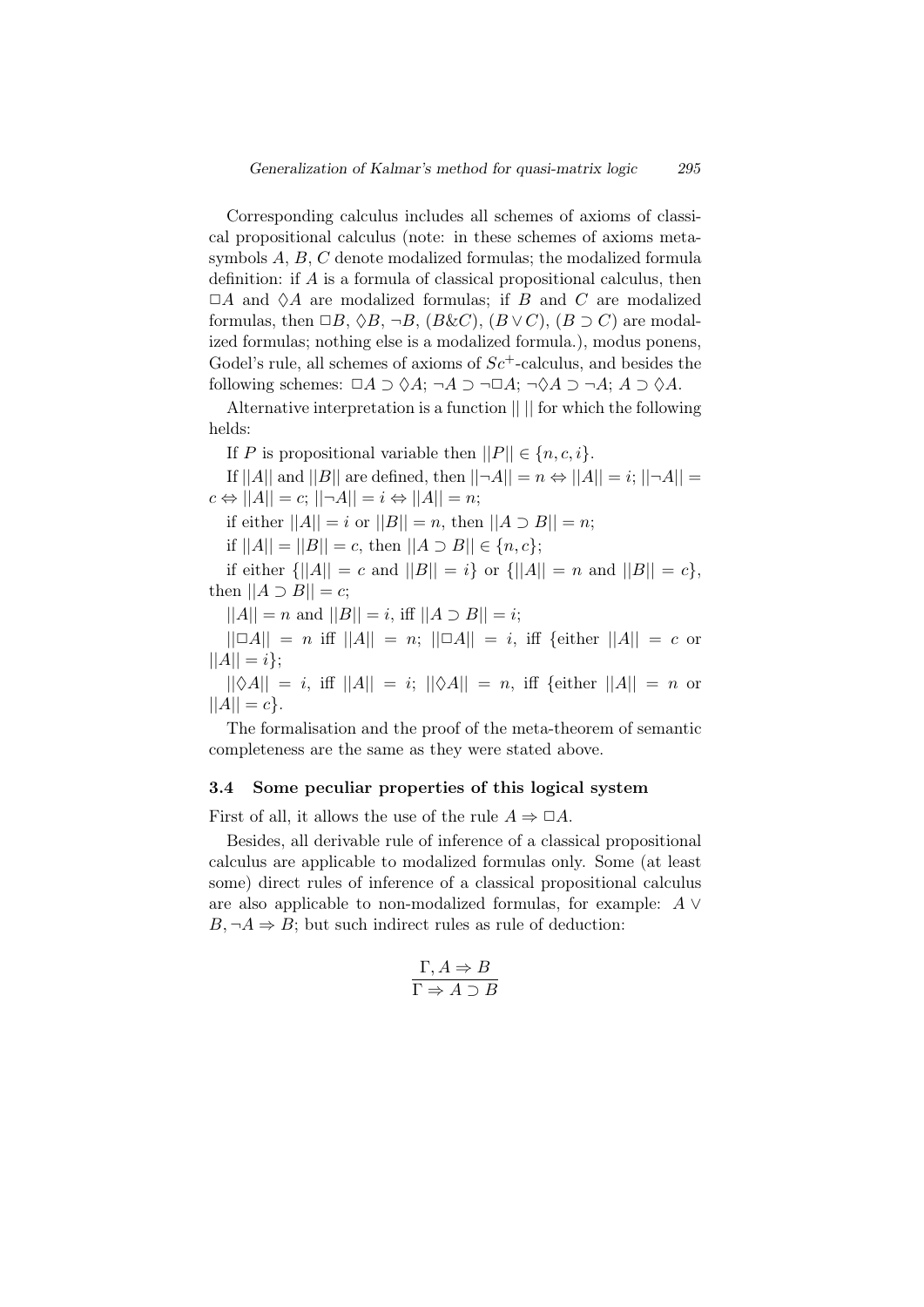and rule reductio ad absurdum

$$
\frac{\Gamma, A \Rightarrow B; \Gamma, A \Rightarrow \neg B}{\Gamma \Rightarrow \neg A}
$$

are not applicable to non-modalized formulas in derivation.

However, so-called weakened rule of reductio ad absurdum

$$
\frac{\Gamma, A \Rightarrow B; \Gamma, A \Rightarrow \neg B}{\Gamma \Rightarrow \Diamond \neg A}
$$

is applicable to any formula in derivation.

# 4 Generalisation for quasimatrix logic

## 4.1 For logic *Smin*

LEMMA 4. suppose that  $D$  is a formula,  $a_1, ..., a_n$  are all different variables, occurring in  $D, b_1, ..., b_n$  are truth-values of these variables; let  $A_i$  be  $a_i$  or  $\neg a_i$ , depending on whether  $b_i$  is t or  $f$ ; let  $D'$ be *D* or  $\neg D$  depending on whether *D* takes value *t* or *f* with truthvalues  $b_1, \ldots, b_n$  of the variables  $a_1, \ldots, a_n$  in every alternative interpretation, formed on the basis of some initial interpretation. Let *D′* be  $D \vee \neg D$  depending on whether  $D$  takes value  $t$  under the truth assignment  $b_1, ..., b_n$  of the variables  $a_1, ..., a_n$  in some alternative interpretation formed on the basis of the initial interpretation, or it takes value f under the truth assignment  $b_1, ..., b_n$  of the variables  $a_1, \ldots, a_n$  in some alternative interpretation formed on the basis of the initial interpretation. Then  $A_1, ..., A_n \Rightarrow D'$ .

If in some alternative interpretations formula *D* takes value *t* and in some alternative interpretations it takes value  $f$ , then statement  $'A_1, ..., A_n \Rightarrow D \vee \neg D'$  may be substituted for the statement  $'A_1, \ldots, A_n \Rightarrow D$  or  $A_1, \ldots, A_n \Rightarrow \neg D'$ .

PROOF. Lemma is proved by the use of recurrent mathematical induction.

*Basis of induction. D* does not contain any logical terms. Proof is obvious.

*Assumption of induction.* Proof holds for the formulas, containing  $k (k \leq n)$  occurrences of logical terms.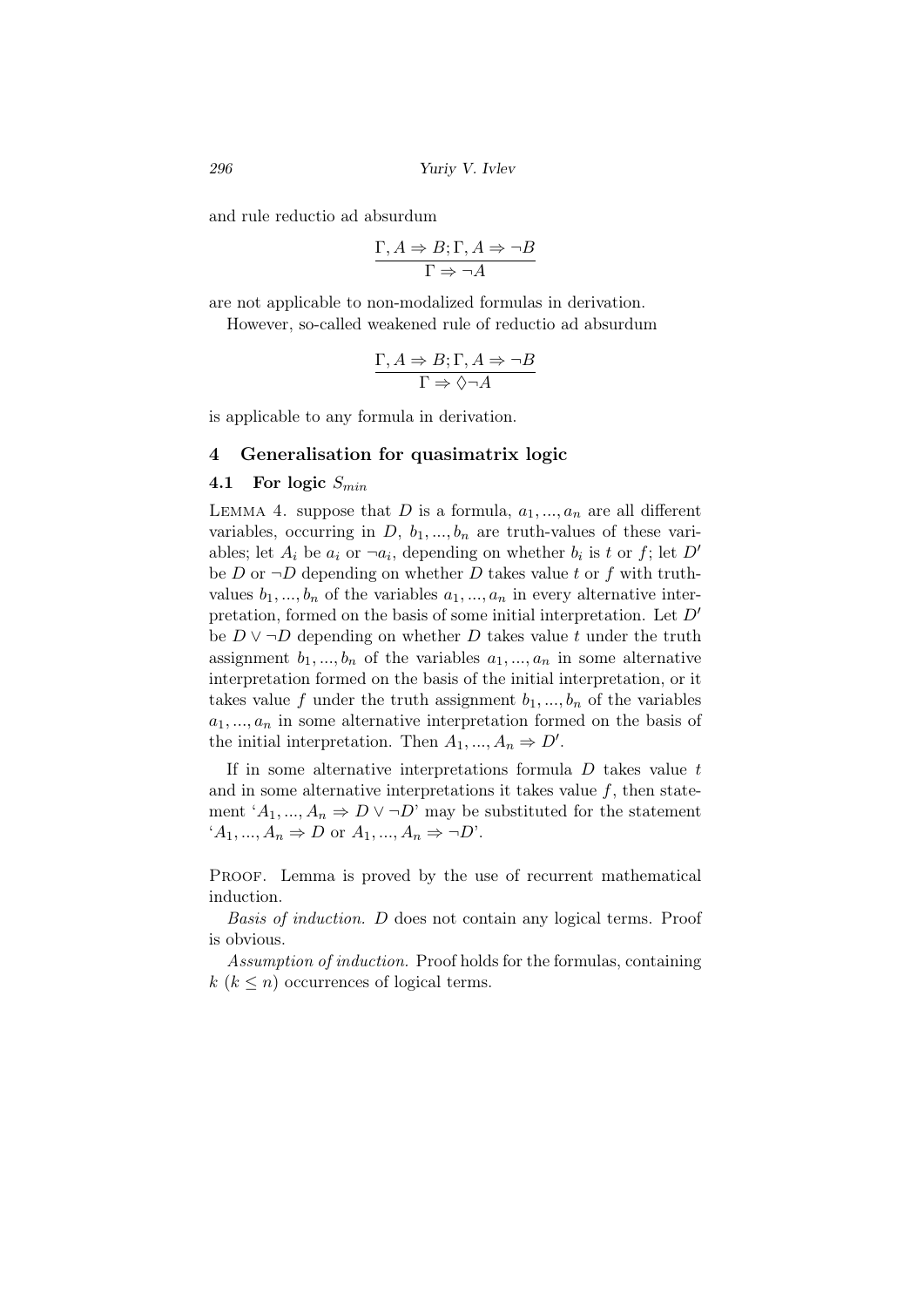*Step of induction.* Proof holds for the formulas containing  $n + 1$ occurrences of logical terms.

*Case 1.*  $n+1$ -th occurrence of the logical terms is the occurrence of the sign of negation. Formula  $D$  is  $\neg B$ .

Suppose formula *D* takes value *t* in all alternative interpretations, formed on the basis of some initial interpretation. Then *B* takes value  $f$  in all these alternative interpretations. By the assumption of induction  $A_1, ..., A_n \Rightarrow \neg B$ .

Suppose formula *D* takes value *f* in all alternative interpretations, formed on the basis of some initial interpretation. Then *B* takes value *t* in all these alternative interpretations and by the assumption of induction  $A_1, ..., A_n \Rightarrow B$ . Then  $A_1, ..., A_n \Rightarrow \neg\neg B$ .

Under the third possibility  $A_1, ..., A_n \Rightarrow \neg B \lor \neg \neg B$ .

*Case 2.*  $n+1$ -th occurrence of the logical terms is the occurrence of the sign of necessity. Formula  $D$  is  $\Box B$ . Suppose  $B$  takes value  $f$ in all alternative interpretations, formed on the basis of some initial interpretation. Then by the assumption of induction  $A_1, ..., A_n$   $\Rightarrow$ *¬B*. Since *¬B ⊃ ¬✷B* is a theorem scheme (contraposition of axiom scheme  $\Box B \supset B$ ), then  $A_1, ..., A_n \Rightarrow \neg \Box B$ . If *B* takes value *t* in all or some alternative interpretations, then formula  $\Box B$  takes value *t* in some alternative interpretations and in some other alternative interpretations it takes value *f*. Then it is obvious that  $A_1, ..., A_n$ *✷B ∨ ¬✷B*.

*Case 3.*  $n+1$ -th occurrence of the logical terms is the occurrence of the sign of possibility. Formula  $D$  is  $\Diamond B$ . Suppose  $B$  takes value  $t$ in all alternative interpretations, formed on the basis of some initial interpretation. By the assumption of induction  $A_1, ..., A_n \Rightarrow B$ . Since  $B \supset \Diamond B$  is a theorem ,  $A_1, ..., A_n \Rightarrow \Diamond B$ . If *B* takes value *f* in all or some alternative interpretations, then formula  $\Diamond B$  takes value *t* in some alternative interpretations and it takes value *f* in some other alternative interpretations. Then  $A_1, ..., A_n \Rightarrow \Diamond B \vee \neg \Diamond B$ .

*Case 4.*  $n+1$ -th occurrence of the logical terms is the occurrence of the sign of implication. Formula *D* is  $B \supset C$ . If formula *D* under above-mentioned truth-assignments of its variables takes value *t* in some alternative interpretations and in some other alternative interpretations it takes value *f*, then *D'* is  $(B \supset C) \vee \neg (B \supset C)$ . The entailment is obvious. If *D* takes value *f*, then *D'* is  $\neg(B \supset C)$ .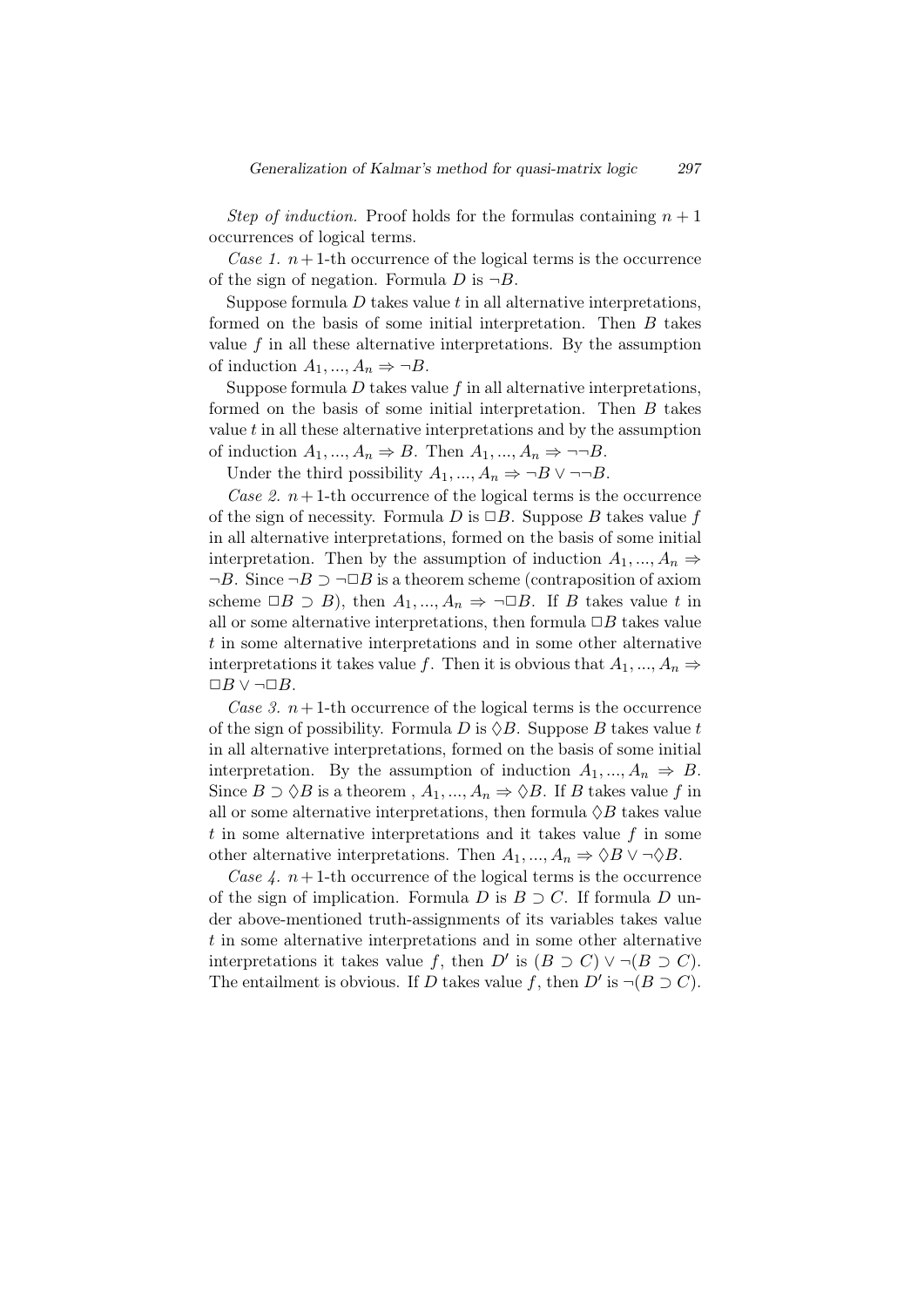It is possible if in every alternative interpretation formula *B* takes value *t* and formula *C* takes value *f*. Вy the assumption of induction for every alternative interpretation holds that  $A_1, ..., A_n \Rightarrow B$ and  $A_1, ..., A_n \Rightarrow \neg C$ . Consequently  $A_1, ..., A_n \Rightarrow \neg (B \supset C)$ . Let's take into consideration the last case, then *D* takes value *t* in every alternative interpretation. It means that in every alternative interpretation formula *B* takes value *f* or formula *C* takes value *t*. Hence by the assumption of induction,

$$
A_1, ..., A_n \Rightarrow \neg B
$$
  
or  

$$
A_1, ..., A_n \Rightarrow C.
$$

Analyzing all possible cases we conclude:  $A_1, ..., A_n \Rightarrow (B \supset C)$ .  $\Box$ 

# 4.2 For logic *S<sup>r</sup>*

LEMMA 5. Suppose that *D* is a formula,  $a_1, ..., a_n$  are all different variables, occurring in  $D, b_1, ..., b_n$  are values of these variables; let  $A_i$  be  $\Box a_i$ ,  $\Diamond a_i \& \Diamond \neg a_i$ ,  $\neg \Diamond a_i$ , depending on whether  $b_i$  is *n*, *c*, or *i*. Let  $D'$  be  $\Box D$ ,  $\Diamond D \& \Diamond \neg D$  or  $\neg \Diamond D$ , depending on whether *D* takes value *n*, *c*, or *i* with values  $b_1, ..., b_n$  variables  $a_1, ..., a_n$ in all alternative interpretations, formed on the basis of some initial interpretation; suppose  $D'$  is  $\Box D \lor (\Diamond D \& \Diamond \neg D)$ ,  $\Box D \lor \neg \Diamond D$ ,  $(\Diamond D\&\Diamond \neg D) \vee \neg \Diamond D$ ,  $(\Box D \vee (\Diamond D\&\Diamond \neg D)) \vee \neg \Diamond D$ , depending on whether  $D$  takes, respectively, value  $n$  in some alternative interpretations and in some other alternative interpretations it takes value *c*; *D* takes value *n* in some alternative interpretations and in some others it takes value *i*; *D* takes value *c* in some alternative interpretations and in some others it takes value *i*; *D* takes value *n* in some alternative interpretations or it takes value *c* in some other alternative interpretations, or it takes value *i* in some other alternative interpretations. Then  $A_1, ..., A_n \Rightarrow D'$ .

If *D'* is  $\Box D_i \vee (\Diamond D_i \& \Diamond \neg D_i)$ , statement '*A*<sub>1</sub>, ..., *A*<sub>*n*</sub>  $\Rightarrow$  *D'*' may be substituted for  $'A_1, ..., A_n \Rightarrow \Box D_i$  or  $A_1, ..., A_n \Rightarrow \Diamond D_i \& \Diamond \neg D_i$ . The substitution of the same kind is possible in case of other values in different alternative interpretations. I.e, logical entailment is based on alternative interpretations formed on the basis of some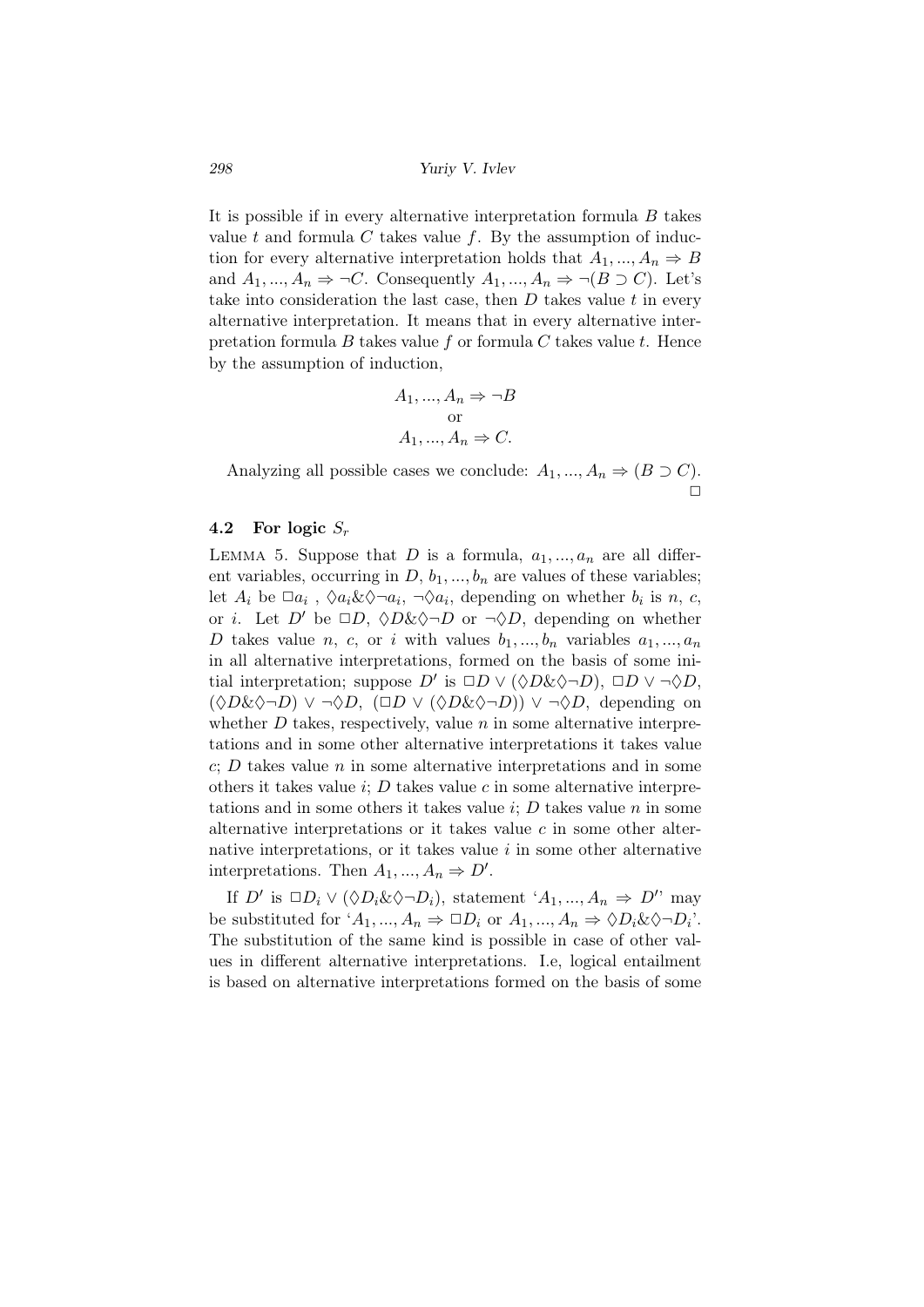initial interpretation. For example, if formula takes value *n* in every alternative interpretation, then the following holds for these alternative interpretations  $'A_1, ..., A_n \Rightarrow \Box D_i$  or  $A_1, ..., A_n \Rightarrow \Box D_i$ , or  $A_1, ..., A_n \Rightarrow \Box D_i$ . Hence  $A_1, ..., A_n \Rightarrow \Box D_i$ . Note that if there is no any ambiguity the only alternative interpretation that is possible is the initial one. In this case  $A_1, ..., A_n \Rightarrow \Box D_i$  also holds. The same holds for the other values.

PROOF. Lemma is proved by recurrent mathematical induction on the number of occurrences of logical terms in formula *D*.

*Step of induction.*

*Case 1.* Formula  $D$  is  $\neg B$ .

Suppose  $D$  takes value  $n$  in every alternative interpretation formed on the basis of some initial interpretation. Then *B* takes value *i* in every alternative interpretation formed on the basis of this initial interpretation. By the assumption of induction  $A_1, ..., A_n \Rightarrow$ *¬*♢*B*. *¬*♢*B ⊃ ✷¬B* is a theorem scheme. (Using theorem scheme  $\neg$ □ $\neg A$   $\supset \Diamond A$ .) Then  $A_1, ..., A_n$   $\Rightarrow$  □ $\neg B$ .

Suppose *D* takes value *i* in every alternative interpretation formed on the basis of some initial interpretation. Then *B* takes value *n* in every alternative interpretation. By the assumption of induction  $A_1, ..., A_n \Rightarrow \Box B$ . Then  $A_1, ..., A_n \Rightarrow \neg \Diamond \neg B$ . Here we use the axiom scheme  $\Diamond A \supset \neg \Box \neg A$  and the rule of substitution of  $\neg \neg A$  for *A* and vice versa.

Suppose *D* takes value *c* in every alternative interpretation formed on the basis of some initial interpretation. Тhen *B* also takes value *c* in every alternative interpretation. Вy the assumption of induction  $A_1, ..., A_n \Rightarrow \Diamond B \& \Diamond \neg B$ . Hence  $A_1, ..., A_n \Rightarrow$ (♢*¬B*&♢*¬¬B*).

Suppose  $D$  takes value  $n$  in some alternative interpretations and it takes value  $c$  in some others. By the assumption of induction:  $A_1, ..., A_n \Rightarrow \neg \Diamond B$  or  $A_1, ..., A_n \Rightarrow \Diamond B \& \Diamond \neg B$ . Since in the first case  $A_1, ..., A_n \Rightarrow \Box \neg B$  and in the second one  $A_1, \ldots, A_n \Rightarrow (\Diamond \neg B \& \Diamond \neg \neg B)$ , the following holds:  $A_1, \ldots, A_n \Rightarrow$ *✷¬B ∨* (♢*¬B*&♢*¬¬B*).

For other possible cases proof is analogous.

*Case 2.* Formula  $D$  is  $\Box B$ .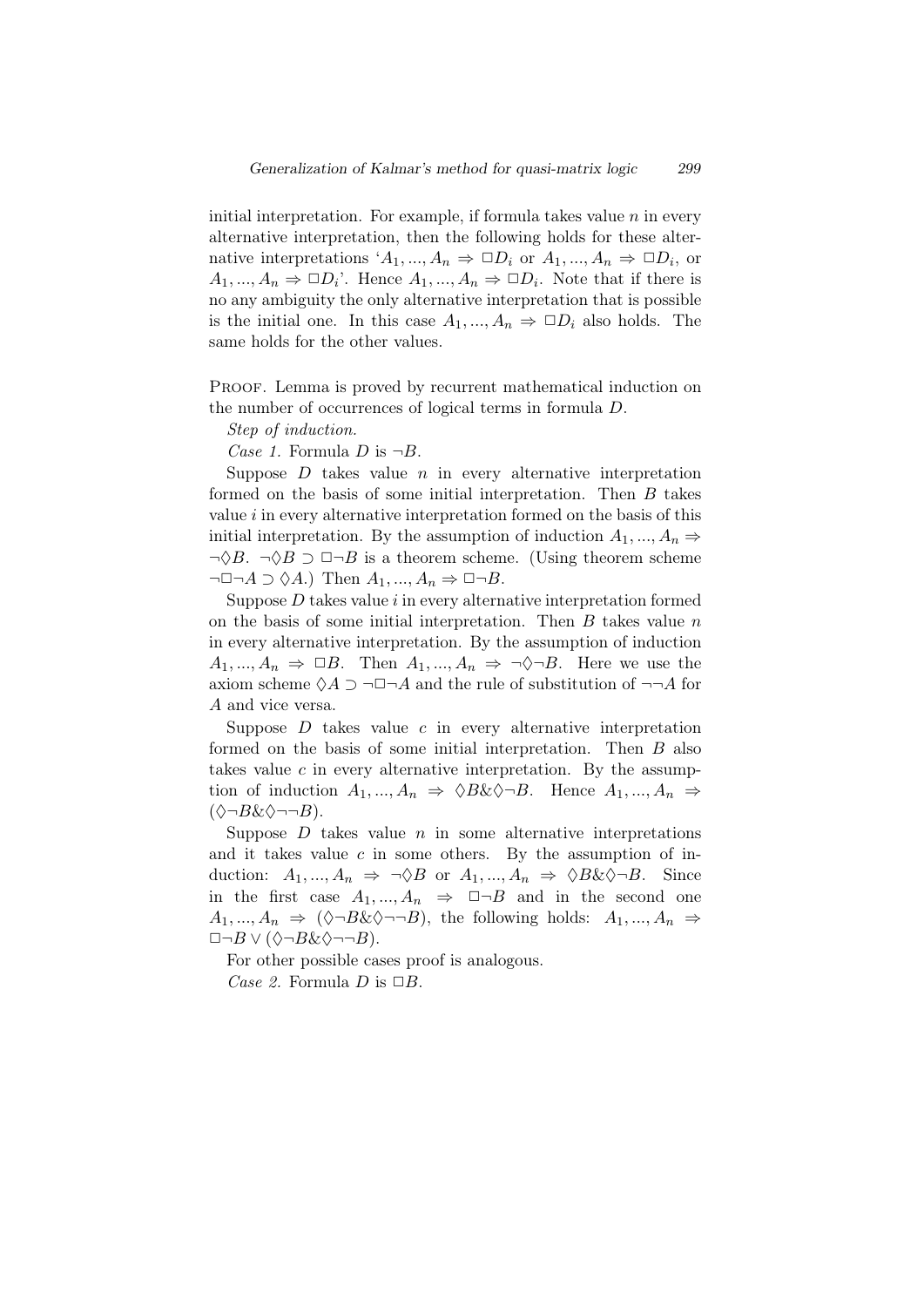Suppose  $D$  takes value  $n$  in every alternative interpretation formed on the basis of some initial interpretation. Тhen *B* also takes value  $n$  in every alternative interpretation. By the assumption of induction  $A_1, ..., A_n \Rightarrow \Box B$ . Then  $A_1, ..., A_n \Rightarrow \Box \Box B$ . (Using axiom scheme *✷A ⊃ ✷✷A*.)

Suppose *D* takes value *i* in every alternative interpretation formed on the basis of some initial interpretation. Тhen *B* takes value *i* in every alternative interpretation, or it takes value *c* in every alternative interpretation, or it takes value *i* in some alternative interpretation and it takes value *c* in some another alternative interpretation. Under the last possibility by the assumption of induction

$$
A_1, ..., A_n \Rightarrow \neg \Diamond B
$$
  
or  

$$
A_1, ..., A_n \Rightarrow (\Diamond B \& \Diamond \neg B).
$$

In both cases  $A_1, ..., A_n \Rightarrow \neg \Diamond \Box B$ . (In the first case we use axioms schemes  $\Diamond \Box A \supset \Box A$  and  $\Box A \supset \Diamond A$ , and in second one – ♢*✷A ⊃ ✷A* and ♢*A ⊃ ¬✷¬A*.) Formula *D* can not take value *c*.

If formula *D* takes different truth values in different alternative interpretations the proof may be concluded from the above-analyzed cases.

*Case 3.* Formula *D* is  $\Diamond B$ .

Suppose *D* takes value *n* in every alternative interpretation formed on the basis of some initial interpretation. Тhen *B* takes value  $n$  in every alternative interpretation, or it takes value  $c$  in every alternative interpretation, or it takes value *n* in some alternative interpretation and it takes value *c* in another alternative interpretation. Under the last possibility by the assumption of induction

$$
A_1, ..., A_n \Rightarrow \Box B
$$
  
or  

$$
A_1, ..., A_n \Rightarrow (\Diamond B \& \Diamond \neg B).
$$

In both cases  $A_1, ..., A_n \Rightarrow \Box \Diamond B$ . (In the first case we use axioms schemes  $\Box A \supset \Diamond A$  and  $\Diamond A \supset \Box \Diamond A$ , and in the second case we need only the last axiom)

Suppose *D* takes value *i* in every alternative interpretation formed on the basis of some initial interpretation. Тhen *B* takes value *i* in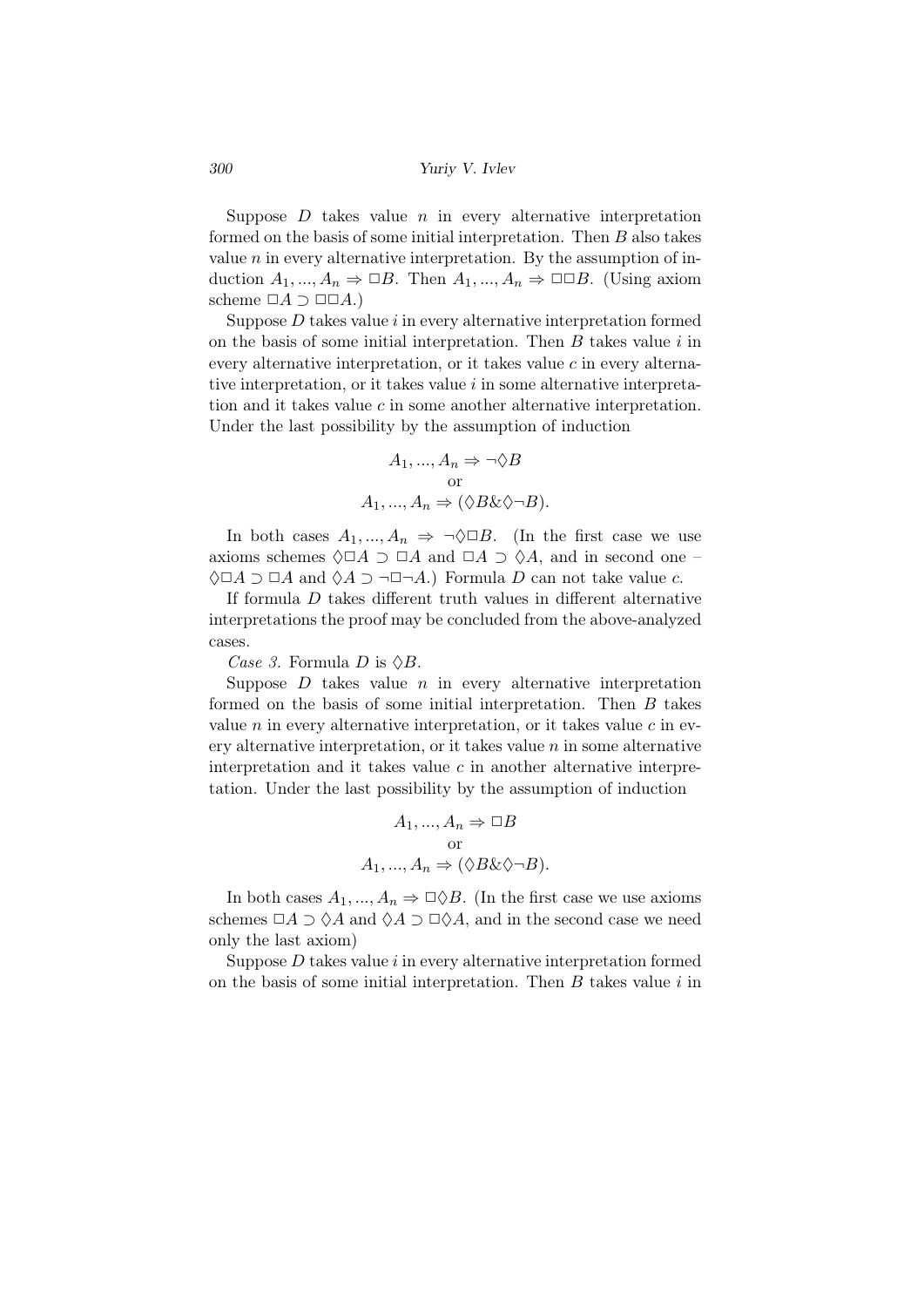every alternative interpretation. Вy the assumption of induction  $A_1, ..., A_n \Rightarrow \neg \Diamond B$ . Then  $A_1, ..., A_n \Rightarrow \neg \Diamond \Diamond B$ . (Using the axiom scheme  $\diamondsuit \diamond A \supset \diamondsuit A$ .) Formula *D* can not take value *c*. If formula *D* takes different truth values in different alternative interpretations the proof may be concluded from the above-analyzed cases.

*Case 4.*  $n+1$ -th occurrence of the logical terms is the occurrence of the sign of implication. Formula  $D$  is  $B \supset C$ .

Suppose *D* takes value *n* in every alternative interpretation formed on the basis of some initial interpretation. It is possible if *B* takes value *i* in every alternative interpretation or *C* takes value *n* in every alternative interpretation. By the assumption of induction for every alternative interpretation holds:  $A_1, ..., A_n \Rightarrow \neg \Diamond B$ or  $A_1, ..., A_n \Rightarrow \Box C$ . Hence:  $A_1, ..., A_n \Rightarrow \Box (B \supset C)$ . (Using axiom schemes  $\neg \Diamond A \supset \Box(A \supset B); \Box B \supset \Box(A \supset B).$ 

Suppose *D* takes value *i* in every alternative interpretation formed on the basis of some initial interpretation. It is possible if *B* takes value *n* in every alternative interpretation and *C* takes value *i* in every alternative interpretation. Вy the assumption of induction for every alternative interpretation holds:  $A_1, ..., A_n \Rightarrow \Box B$  *u*  $A_1, ..., A_n \Rightarrow \neg \Diamond C$ . Then  $A_1, ..., A_n \Rightarrow \neg \Diamond (B \supset C)$ . (Using axiom schemes  $\Diamond$ ( $A$  ⊃  $B$ ) ⊃ ( $\Box$  $A$  ⊃  $\Diamond$  $B$ ).)

Suppose *D* takes value *c* in every alternative interpretation formed on the basis of some initial interpretation. It is possible if *B* takes value *n* and *C* takes value *c* in every alternative interpretation or *B* takes value *c* and *C* takes value *i* in every alternative interpretation. In the first case  $A_1, ..., A_n \Rightarrow \Box B$  and  $A_1, ..., A_n \Rightarrow \Diamond C \& \Diamond \neg C$ . Then we have to prove:  $A_1, ..., A_n \Rightarrow \Diamond (B \supset C) \& \Diamond \neg (B \supset C)$ .

*A*<sub>1</sub>*, ..., A<sub>n</sub>*  $\Rightarrow$   $\Diamond$ (*B ⊃ C*) (using theorem scheme  $\Diamond$ *B ⊃*  $\Diamond$ (*A ⊃ B*)). *A*<sub>1</sub>*, ..., A*<sub>*n*</sub>  $\Rightarrow \Diamond \neg (B \supset C)$  (using axiom schemes  $\Box(A \supset B) \supset$  $(\Box A \supset \Box B)$  and  $\neg \Box \neg A \supset \Diamond A$ , and rule of substitution of  $\neg \neg A$ for *A* and vice versa). In second case  $A_1, ..., A_n \Rightarrow \Diamond B \& \Diamond \neg B$ , and  $A_1, ..., A_n \Rightarrow \neg \Diamond C$ . Then  $A_1, ..., A_n \Rightarrow \Diamond (B \supset C)$  (using axiom scheme  $\Diamond \neg B \supset \Diamond (A \supset B)$ .  $A_1, ..., A_n \Rightarrow \Diamond \neg (B \supset C)$  (using axiom schemes  $\square(A \supset B) \supset (\lozenge A \supset \lozenge B)$  and  $\neg \square \neg A \supset \lozenge A$ .

Suppose  $D$  takes value  $n$  in some alternative interpretation formed on the basis of some initial interpretation and it takes value *c* in another interpretation. Then we have to prove:  $A_1, ..., A_n$   $\Rightarrow$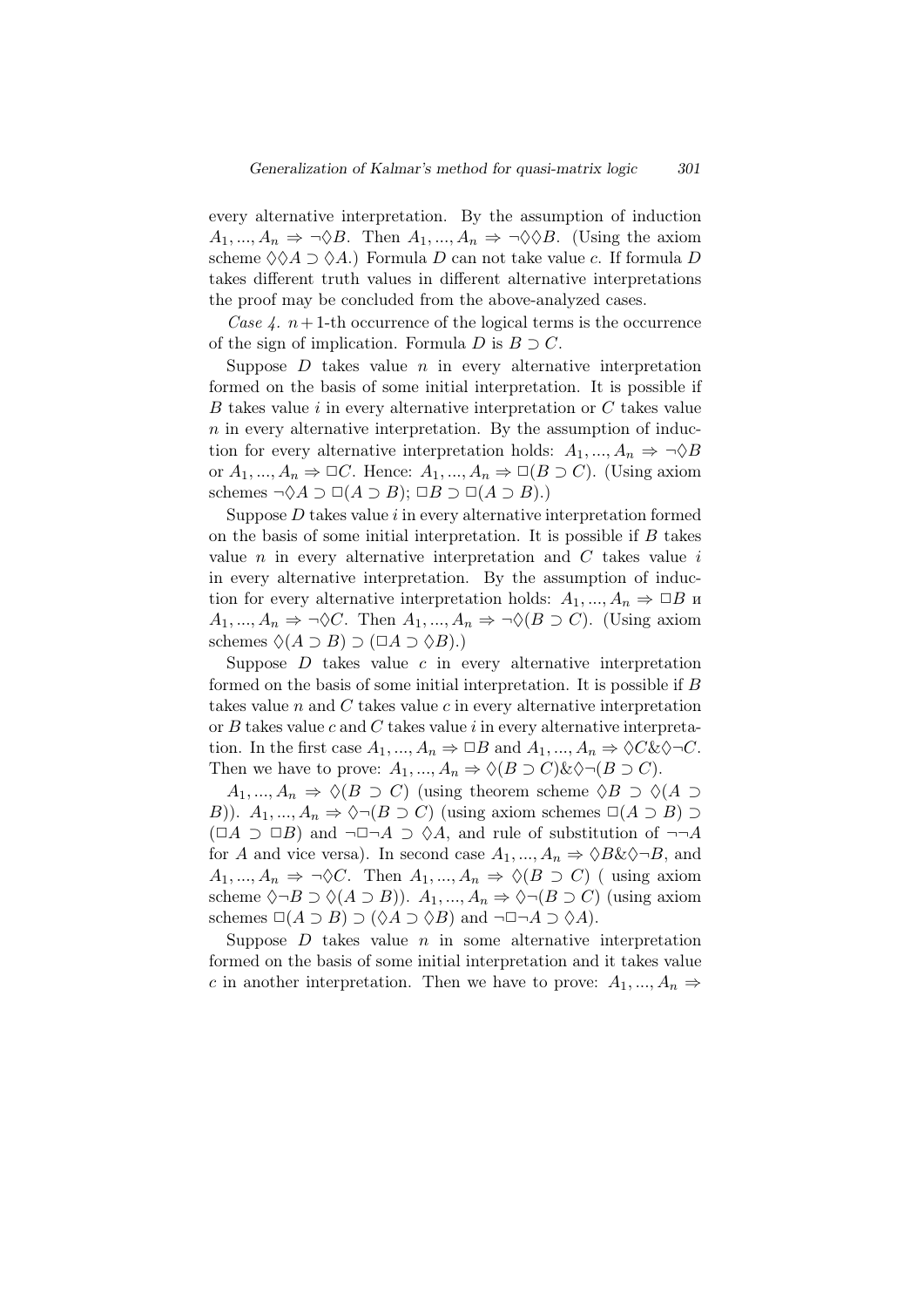*302 Yuriy V. Ivlev*

 $\Diamond (B \supset C) \& \Diamond \neg (B \supset C)$  or  $A_1, ..., A_n \Rightarrow \Box (B \supset C)$ , or the equivalent statement  $A_1, ..., A_n \Rightarrow \Diamond (B \supset C)$ . This case is possible if both *B* and *C* takes value *c* in all alternative interpretations. By the assumption of induction  $A_1, ..., A_n \Rightarrow \Diamond B \& \Diamond \neg B$  and  $A_1, ..., A_n \Rightarrow \Diamond C \& \Diamond \neg C$ . Then  $A_1, ..., A_n \Rightarrow \Diamond (B \supset C)$  (using axiom scheme  $\Diamond B \supset \Diamond (A \supset B)$ .

The proof of other possibilities may be concluded from the aboveanalyzed cases.  $\Box$ 

Metatheorem 1. *If formula D is universally satisfiable then it is provable.*

Since for every truth-assignment of the variables holds  $A_1, ..., A_n \Rightarrow \Box D$ , then the following holds:

- 1. *A*<sub>1</sub>*, ..., A*<sub>*n*−1</sub>*,* □*a*<sub>*n*</sub>  $\Rightarrow$  □*D*,
- 2. *A*<sub>1</sub>*, ..., A*<sub>*n*−1</sub>*,*  $\neg \Diamond a_n \Rightarrow \Box D$ ,
- 3. *A*<sub>1</sub>*, ..., A*<sub>*n*−1</sub>*,*  $\Diamond a_n \& \Diamond \neg a_n \Rightarrow \Box D$ . Hence:
- 4. *A*<sub>1</sub>*, ..., A*<sub>*n*−1</sub>*,*  $\Diamond a_n$ *, ¬* $\Diamond \neg a_n$  ⇒ □*D,* from 1*,*
- 5. *A*<sub>1</sub>*, ..., A*<sub>*n*−1</sub>*,*  $\neg \Diamond a_n$  ⇒ □*D*, from 2,
- 6. *A*<sub>1</sub>*, ..., A*<sub>*n*−1</sub>*,*  $\Diamond a_n$ *,*  $\Diamond \neg a_n \Rightarrow \Box D$ *,* from 3.
- 7. *A*<sub>1</sub>*, ..., A*<sub>*n*−1</sub>*,*  $\Diamond a_n \Rightarrow \Box D$ *,* from 4*,* 6*,*
- 8. *A*<sub>1</sub>*, ..., A*<sub>*n*−1</sub>  $\Rightarrow$  □*D,* from 5, 7. etc.
- As  $\Box D$  entails *D*, *D* is provable.

REMARK 1. Since formula can take one of the seven values  $(n, c, i)$ ,  $n/c$ ,  $n/i$ ,  $c/i$ ,  $n/c/i$ , the problem arises to construct 7-valued logic with this values (lets sign them with  $1, 2, 3, 4, 5, 6, 7$ ) and compare it with  $S_r$ .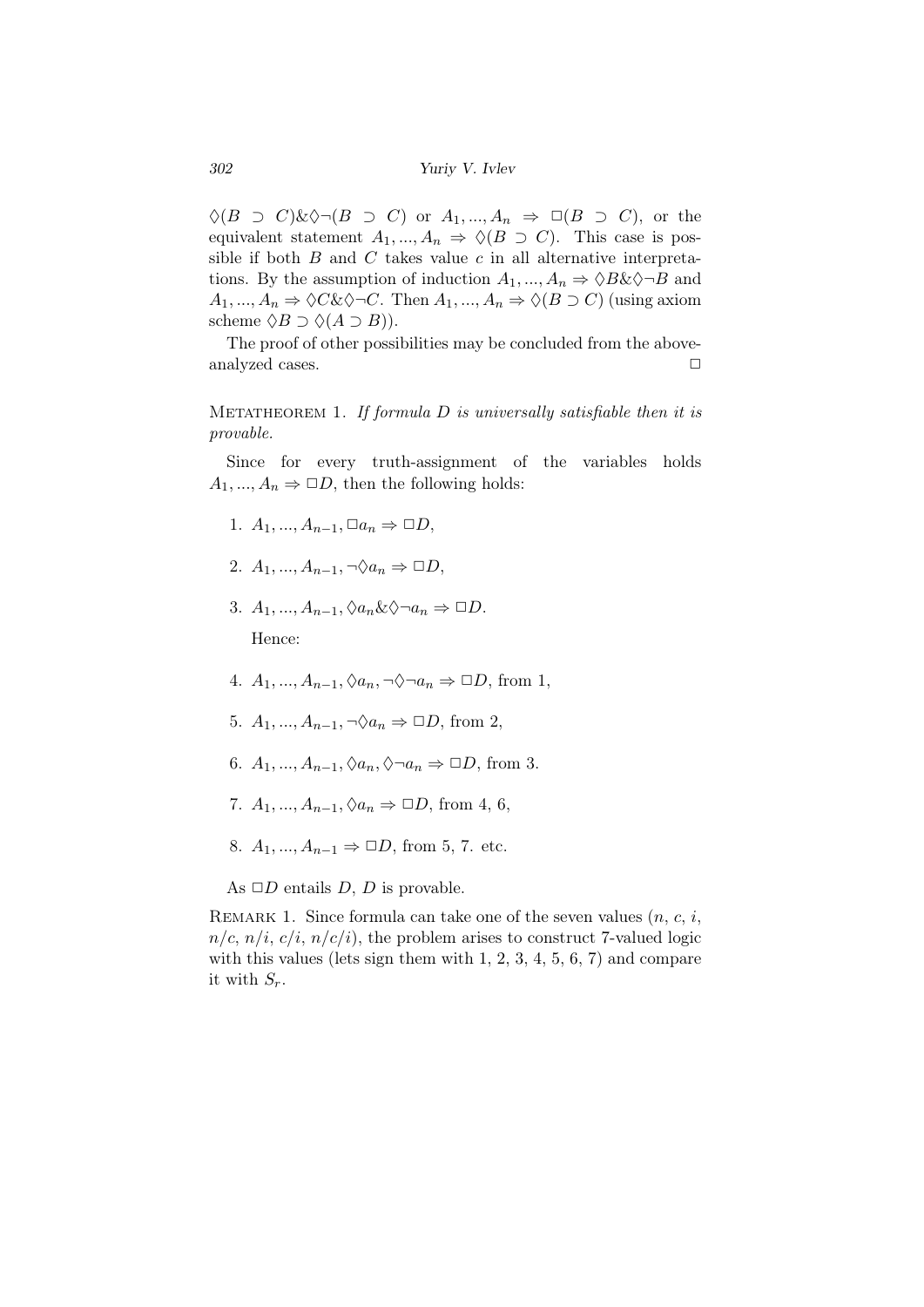### 4.3 For logic Sa-

LEMMA 6. Suppose  $D$  is a formula,  $a_1, ..., a_n$  are all different variables, occurring in  $D, b_1, ..., b_n$  are truth-values of these variables; let  $A_i$  be  $\Box a_i$ ,  $a_i \& \Diamond \neg a_i$ ,  $\neg \Diamond a_i$ ,  $\neg a_i \& \Diamond a_i$ , depending on whether  $b_i$  is  $t^n$ , *t*<sup>c</sup>, *f*<sup>*i*</sup> or *f*<sup>*c*</sup>. Let *D'* be  $\Box D$ , *D*& $\Diamond \neg D$ ,  $\neg \Diamond D$  or  $\neg D \& \Diamond D$ , depending on whether *D* takes value  $t^n$ ,  $t^c$ ,  $f^i$  or  $f^c$  with values  $b_1, ..., b_n$  of the variables  $a_1, ..., a_n$  in all alternative interpretations formed on the basis of some initial interpretation. Suppose  $D'$  is  $\Box D \lor (D \& \Diamond \neg D)$ , *✷D ∨¬*♢*D*, (*D*&♢*¬D*)*∨¬*♢*D*, (*✷D ∨*(*D*&♢*¬D*))*∨¬*♢*D* and so on, depending on whether  $D$  takes respectively value  $t^n$  in some alternative interpretations and in some other alternative interpretations it takes value  $t^c$ ; *D* takes value  $t^n$  in some alternative interpretations and in some others it takes value  $f^i$ ; *D* takes value  $t^c$  in some alternative interpretations and in some others it takes value  $f^i$ ; *D* takes value  $t^n$  in some alternative interpretations or it takes value  $t^c$  in some other alternative interpretations, or it takes value  $f^i$  in some other alternative interpretations. Then  $A_1, ..., A_n \Rightarrow D'$ .

PROOF. Lemma is proved by recurrent mathematical induction on the number of occurrence of logical terms in formula *D*.

*Step of induction.*

*Case 1.* Formula  $D$  is  $\neg B$ .

Suppose  $D$  takes value  $t^n$  in every alternative interpretation formed on the basis of some initial interpretation. Then *B* takes value  $f^i$  in every alternative interpretation formed on the basis of this initial interpretation. Вy the assumption of induction *A*<sub>1</sub>*, ..., A<sub>n</sub>*  $\Rightarrow \neg \Diamond B$ .  $\neg \Diamond B$  ⊃ □ $\neg B$  is a theorem scheme. (Using theorem scheme  $\neg \Box \neg A \supset \Diamond A$ .) Then  $A_1, ..., A_n \Rightarrow \Box \neg B$ .

Suppose  $D$  takes value  $f^i$  in every alternative interpretation formed on the basis of some initial interpretation. Then *B* takes value  $t^n$  in every alternative interpretation formed on the basis of this initial interpretation. Вy the assumption of induction  $A_1, ..., A_n \Rightarrow \Box B$ . Then  $A_1, ..., A_n \Rightarrow \neg \Diamond \neg B$ . Here we use an axiom scheme  $\Diamond A \supset \neg \Box \neg A$  and rule of substitution of  $\neg \neg A$  for *A* and vice versa.

Suppose  $D$  takes value  $t^c$  in every alternative interpretation formed on the basis of some initial interpretation. Then *B* takes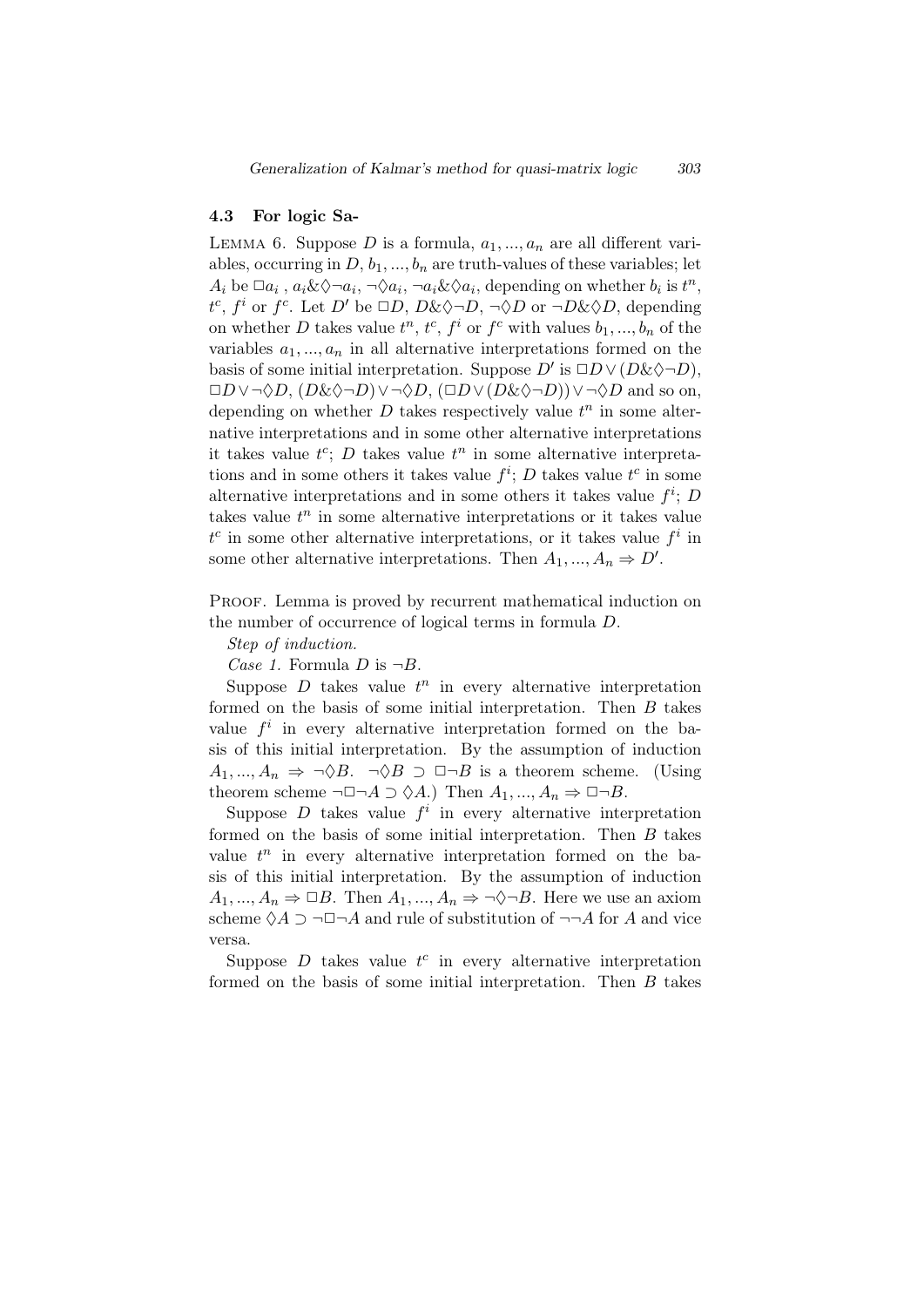value  $f^c$  in every alternative interpretation formed on the basis of this initial interpretation. Вy the assumption of induction  $A_1, \ldots, A_n \Rightarrow \neg B \& \Diamond B$ . Hence  $A_1, \ldots, A_n \Rightarrow \neg B \& \Diamond \neg \neg B$ .

Suppose  $D$  takes value  $f^c$  in every alternative interpretation formed on the basis of some initial interpretation. Then *B* takes value  $t^c$  too in every alternative interpretation formed on the basis of this initial interpretation. Вy the assumption of induction  $A_1, \ldots, A_n \Rightarrow B \& \Diamond \neg B$ . Hence  $A_1, \ldots, A_n \Rightarrow \neg \neg B \& \Diamond \neg B$ .

Suppose  $D$  takes value  $t^n$  in some alternative interpretations formed on the basis of some initial interpretation and it takes value  $t^c$  in some other interpretations. By the assumption of induction *B* takes value  $f^i$  in some alternative interpretations and it takes value *f*<sup>c</sup> in other alternative interpretations. Then  $A_1, ..., A_n \Rightarrow \neg \Diamond B$  or  $A_1, ..., A_n \Rightarrow \neg B \& \Diamond B.$ 

Since in the first case  $A_1, ..., A_n \Rightarrow \Box \neg B$  and in the second  $A_1, \ldots, A_n \Rightarrow \neg B \& \Diamond \neg \neg B$ , the following holds:  $A_1, \ldots, A_n \Rightarrow \Box \neg B \vee \Box$ (*¬B*&♢*¬¬B*).

For other possible cases proof is analogous.

*Case 2.* Formula *D* is  $\Box B$ .

Suppose  $D$  takes value  $t^n$  or  $t^c$  in every alternative interpretation formed on the basis of some initial interpretation. Then *B* takes value  $t^n$  in every alternative interpretation formed on the basis of this initial interpretation. Вy the assumption of induction  $A_1, ..., A_n \Rightarrow \Box B$ . Then we have to prove:  $A_1, ..., A_n \Rightarrow$ *✷✷B ∨* (*✷B*&♢*¬✷B*).

 $\Box$  $\Box B \vee (\Box B \& \Diamond \neg \Box B) \Leftrightarrow (\Box \Box B \vee \Box B) \& (\Box \Box B \vee \Diamond \neg \Box B).$ 

 $(\Box \Box B \lor \Box B) \& (\Box \Box B \lor \Diamond \neg \Box B) \Leftrightarrow (\Box \Box B \lor \Box B) \& (\Box \Box B \lor \neg \Box \Box B).$  $(□□B ∨ □B)$ & $(□□B ∨ ¬□□B)$   $\Leftrightarrow □B$ .

Proof is completed. (*⇔* is a sign for metalanguage equivalence).

Suppose  $D$  takes value  $f^i$  or  $f^c$  in every alternative interpretation formed on the basis of some initial interpretation. Then *B* takes value  $t^c$  or  $f^i$ , or  $f^c$  in every alternative interpretation formed on the basis of this initial interpretation. We have to prove:  $A_1, ..., A_n \Rightarrow$  $\neg \Diamond \Box B \lor (\neg \Box B \& \Diamond \Box B)$ . That is, we have to prove:  $A_1, ..., A_n$  ⇒  $\neg\Box B$ .

In the first case by the assumption of induction  $A_1, ..., A_n$   $\Rightarrow$ *B*& $\diamond$ *¬B*. The proof is evident.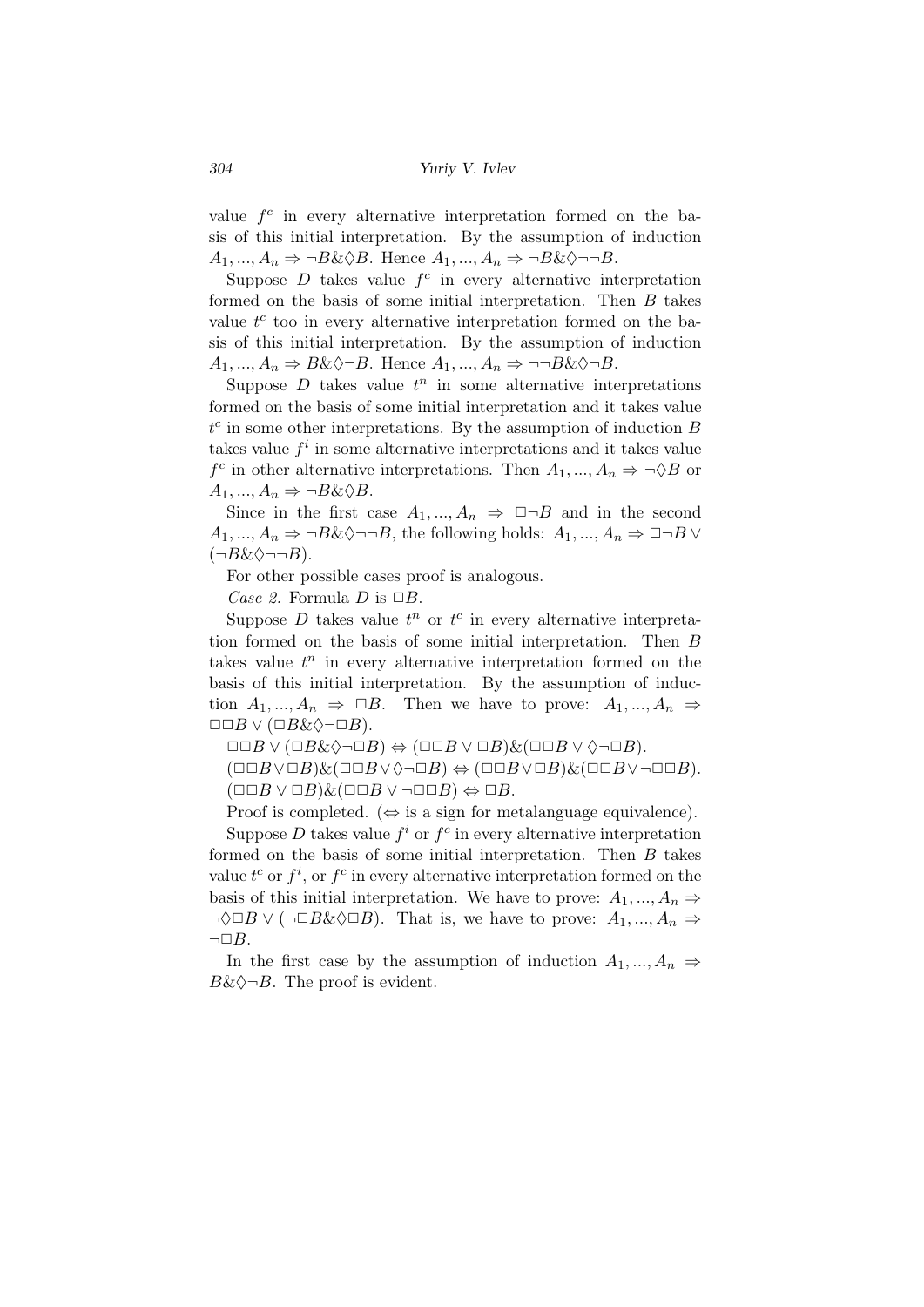In the second case  $A_1, ..., A_n \Rightarrow \neg \Diamond B$ .  $\neg \Diamond B \Rightarrow \neg \Box B$ . (Using axiom schemes  $\neg \Box \neg A \supset \Diamond A$  and  $\Box A \supset A$ .) The statement is proved.

In the third case  $A_1, ..., A_n \Rightarrow \neg B \& \Diamond B$ .  $\neg B \Rightarrow \neg \Box B$ . The statement is proved.

*Case 3.* Formula *D* is  $\Diamond B$ .

Suppose  $D$  takes value  $t^n$  or  $t^c$  in every alternative interpretation formed on the basis of some initial interpretation. Then *B* takes value  $t^n$  or  $t^c$ , or  $f^c$  in every alternative interpretation formed on the basis of this initial interpretation. We have to prove:  $A_1, ..., A_n \Rightarrow$  $\Box \Diamond B \lor (\Diamond B \land \Diamond \neg \Diamond B)$ . That is we have to prove:  $A_1, ..., A_n \Rightarrow \Diamond B$ . By the assumption of induction in every of three cases  $A_1, ..., A_n$ ♢*B*.

Suppose *D* takes value  $f^i$  or value  $f^c$  in every alternative interpretation formed on the basis of some initial interpretation. Then *B* takes value  $f^i$  in every alternative interpretation. We have to prove:  $A_1, ..., A_n \Rightarrow \neg \Diamond \Diamond B \lor (\neg \Diamond B \& \Diamond \Diamond B)$ . By the assumption of induction  $A_1, ..., A_n \Rightarrow \neg \Diamond B$ .

*¬*♢♢*B ∨* (*¬*♢*B*&♢♢*B*) *⇔ ¬*♢*B*

So  $A_1, ..., A_n \Rightarrow \neg \Diamond \Diamond B \lor (\neg \Diamond B \& \Diamond \Diamond B)$  is proved.

Cases when formula *D* takes different values in different alternative interpretations may be reduced to the above-analyzed cases.

*Case 4.*  $n+1$ -th occurrence of the logical terms is the occurrence of the sign of implication. Formula  $D$  is  $B \supset C$ .

Suppose formula  $D$  takes value  $t^n$  in every alternative interpretation. It is possible if either *B* takes value  $f^i$  or *C* takes value  $t^n$ . We have to prove:  $A_1, ..., A_n \Rightarrow \Box(B \supset C)$ . The statement may be easily proved by axiom schemes  $\neg \Diamond A \supset \Box(A \supset B)$ ,  $\Box A \supset \Box(A \supset B)$ .

Suppose formula  $D$  takes value  $f^i$  in every alternative interpretation. Then *B* takes value  $t^n$  and *C* takes value  $f^i$ . We have to prove:  $A_1, ..., A_n \Rightarrow \neg \Diamond (B \supset C)$ . By the assumption of induction  $A_1, ..., A_n \Rightarrow \Box B$  and  $A_1, ..., A_n \Rightarrow \neg \Diamond C$ . Hence,  $A_1, ..., A_n \Rightarrow$ *¬*♢(*B ⊃ C*). (Using axiom scheme ♢(*A ⊃ B*) *⊃* (*✷A ⊃* ♢*B*).)

Suppose formula  $D$  takes value  $t^c$  in every alternative interpretation. It is possible if both  $B$  and  $C$  takes value  $t^c$  in every alternative interpretation, or if *B* takes value  $t^n$  and *C* takes value  $t^c$ , or if *B* takes value  $f^c$  and  $C$  takes one of the three values:  $t^c$  or  $f^i$  or  $f^c$ .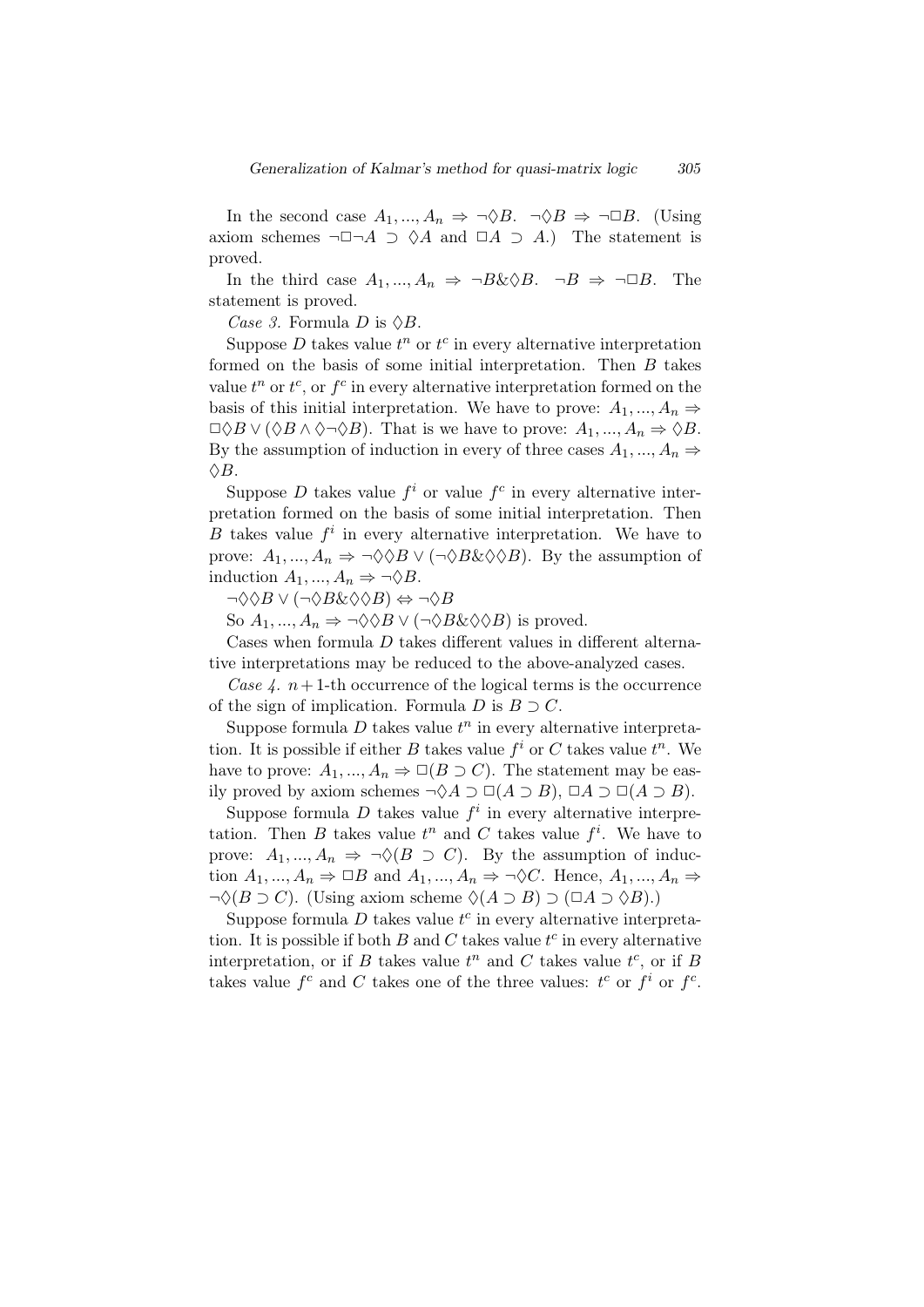*306 Yuriy V. Ivlev*

We have to prove:  $A_1, ..., A_n \Rightarrow (B \supset C) \& \Diamond \neg (B \supset C)$ . Under the first condition  $A_1, ..., A_n \Rightarrow B\&\Diamond \neg B$  and  $A_1, ..., A_n \Rightarrow C\&\Diamond \neg C$ . *C*  $\Rightarrow$  *B* ⊃ *C*. *B*  $\Rightarrow$   $\Diamond B$ .  $\Diamond \neg C \Rightarrow \neg \Box C$ .  $\Diamond B \& \neg \Box C \Rightarrow \Diamond \neg (B \supset C)$ . (Using axiom schemes  $\square(A \supset B) \supset (\lozenge A \supset \square B)$ , ¬ $\square \neg A \supset \lozenge A$ .)

Under the second condition  $A_1, ..., A_n \Rightarrow \Box B$  and  $A_1, ..., A_n \Rightarrow$  $C&\diamondsuit\neg C$ . The proof is the same as in the previous case.

Under the third condition  $A_1, ..., A_n \Rightarrow \neg B \& \Diamond B$  and  $A_1, \ldots, A_n \Rightarrow C \& \Diamond \neg C$  or  $A_1, \ldots, A_n \Rightarrow \neg \Diamond C$ , or  $A_1, \ldots, A_n \Rightarrow$  $\neg C\&\Diamond C$ . In any case  $A_1, ..., A_n \Rightarrow \neg \Box C$ . The proof is completed.  $\Box$ 

Cases when formula *D* takes different values in different alternative interpretations may be reduced to the above-analyzed cases.

Metatheorem 2. *If formula D is universally satisfiable then it is provable.*

(Since for every truth-assignment of the variables holds  $A_1, ..., A_n \Rightarrow \Box D$  or  $A_1, ..., A_n \Rightarrow (D \& \Diamond \neg D)$  then the following holds:  $A_1, ..., A_n \Rightarrow D.$ 

- 1.  $A_1, ..., A_{n-1}, \Box a_n \Rightarrow D$
- 2. *A*<sub>1</sub>*, ..., A*<sub>*n*−1</sub>*,*  $\neg \Diamond a_n \Rightarrow D$ ,
- 3. *A*<sub>1</sub>*, ..., A*<sub>*n*−1</sub>*, a*<sub>*n*</sub>&  $\Diamond \neg a_n \Rightarrow D$ ,
- 4. *A*1*, ..., An−*1*, ¬an*&♢*a<sup>n</sup> ⇒ D*, Hence
- 5. *A*<sub>1</sub>*, ..., A*<sub>*n*−1</sub>*,*  $\neg \Diamond \neg a_n \Rightarrow D$ , from 1,
- 6. *A*<sub>1</sub>*, ..., A*<sub>*n*−1</sub>*,*  $\neg a_n$ ,  $\neg \Diamond a_n \Rightarrow D$ , from 2,
- 7. *A*<sub>1</sub>*, ..., A*<sub>*n*−1</sub>*, a*<sub>*n*</sub>,  $\Diamond \neg a_n \Rightarrow D$ , from 3,
- 8. *A*<sub>1</sub>*, ..., A*<sub>*n*−1</sub>*,* ¬*a*<sub>*n*</sub>,  $\Diamond a_n \Rightarrow D$ , from 4, And then:
- 9. *A*<sub>1</sub>*, ..., A*<sub>*n*−1</sub>*, a*<sub>*n*</sub>  $\Rightarrow$  *D,* from 5, 7,
- 10. *A*<sub>1</sub>*, ..., A*<sub>*n*−1</sub>*,*  $\neg a_n \Rightarrow D$ , from 6, 8,
- 11. *A*1*, ..., An−*<sup>1</sup> *⇒ D*, from 9, 10, and so forth.